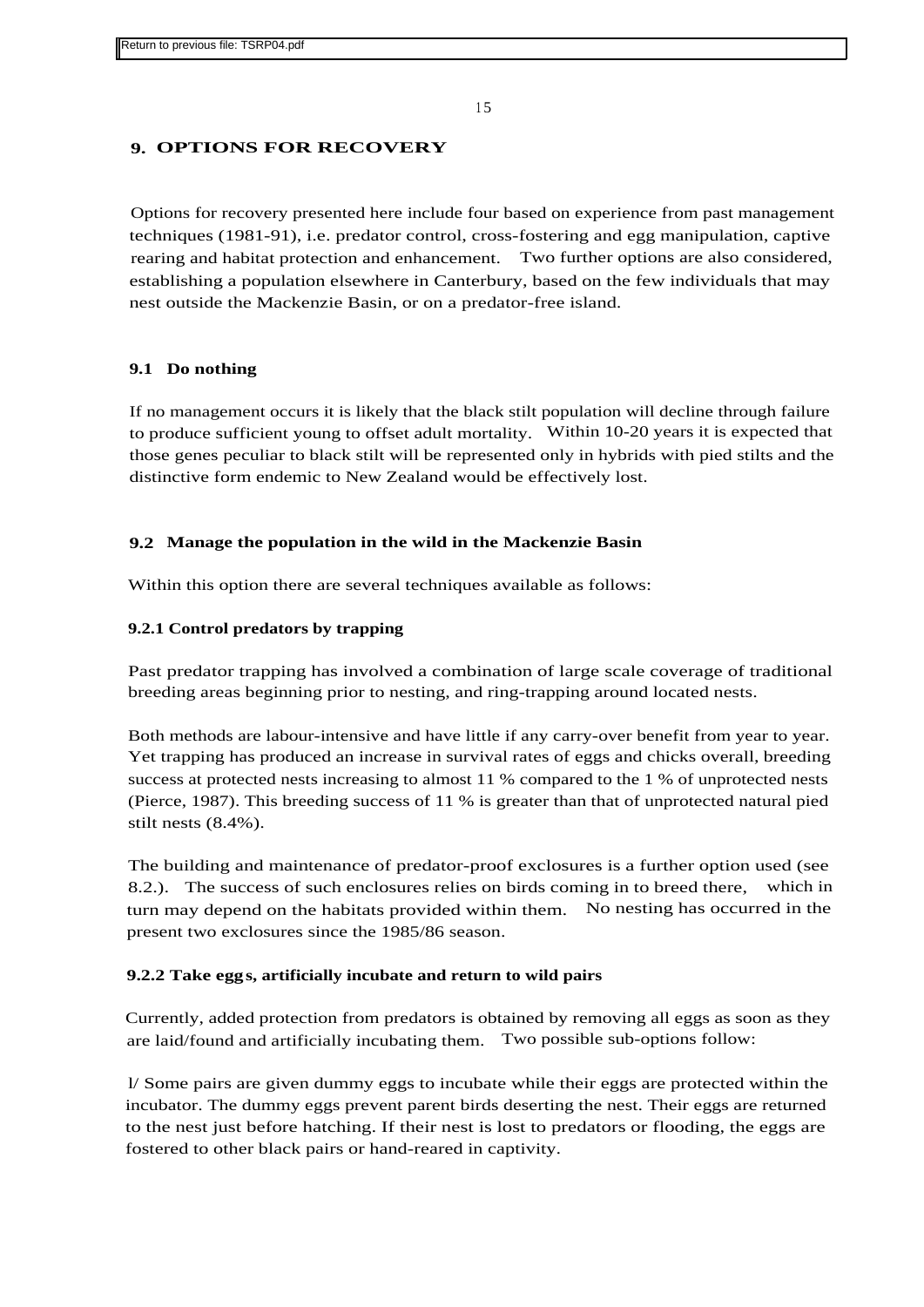2/ If more than one clutch of eggs is required from a pair, their nest is left bare and they will more than likely re-lay. This increases the total potential egg production for the season, from a limited number of pairs. Surplus eggs not returned to parent birds are given to foster parents. These foster parents have in the past been any stilt pairing from pied/pied to black/black. However problems of offspring migrating with pied or hybrid stilts lead to a reduction in the use of birds other than blacks stilts as foster parents. If such birds are unavailable, other options like rearing the eggs in captivity are now favoured.

The second option was used in the past (see 8.1.) but has been discontinued.

# **9.2.3 Protect and enhance habitats**

Habitats currently available to black stilts are not necessarily optimal. In many cases river protection works, invasion of exotic vegetation, hydro-electric manipulation of rivers and lakes, and farming practises have reduced habitat quality.

Existing black stilt habitats and presently unused ones into which the population may expand can be protected. New habitats may be created in some areas by diverting water onto former (dry) river beds. It may also be possible to increase the food available in habitats by changing their nutrient status through such techniques as seasonal manipulation of water levels.

# **9.3 Manage the population in captivity**

Within this option there are two possible approaches. One would be to maintain a selfsustaining captive population long-term, and the other is to use a captive population to produce young for release into the wild.

Techniques have been developed to allow eggs from the wild to be artificially incubated and the chicks produced to be hand-reared. Conversely eggs produced in captivity have been fostered to wild pairs eggs or in exceptional circumstances as 1-day old chicks. Juveniles reared in captivity have been released into the wild. Birds have been brought into captivity as adults and adjusted to confinement though none have yet had the opportunity to breed.

This flexibility should allow the maintenance of a productive captive population based on an even sex ratio. Each pair should potentially be able to produce more eggs than they would in the wild and this extra production can be moved as eggs or juveniles to supplement the wild population.

The ability to take adults from the wild into captivity may allow more productive use to be made of the considerable proportion of the wild population that are not productive. It may be possible to pair these in captivity and either release them in the hope that they will remain together or hold them as breeding stock.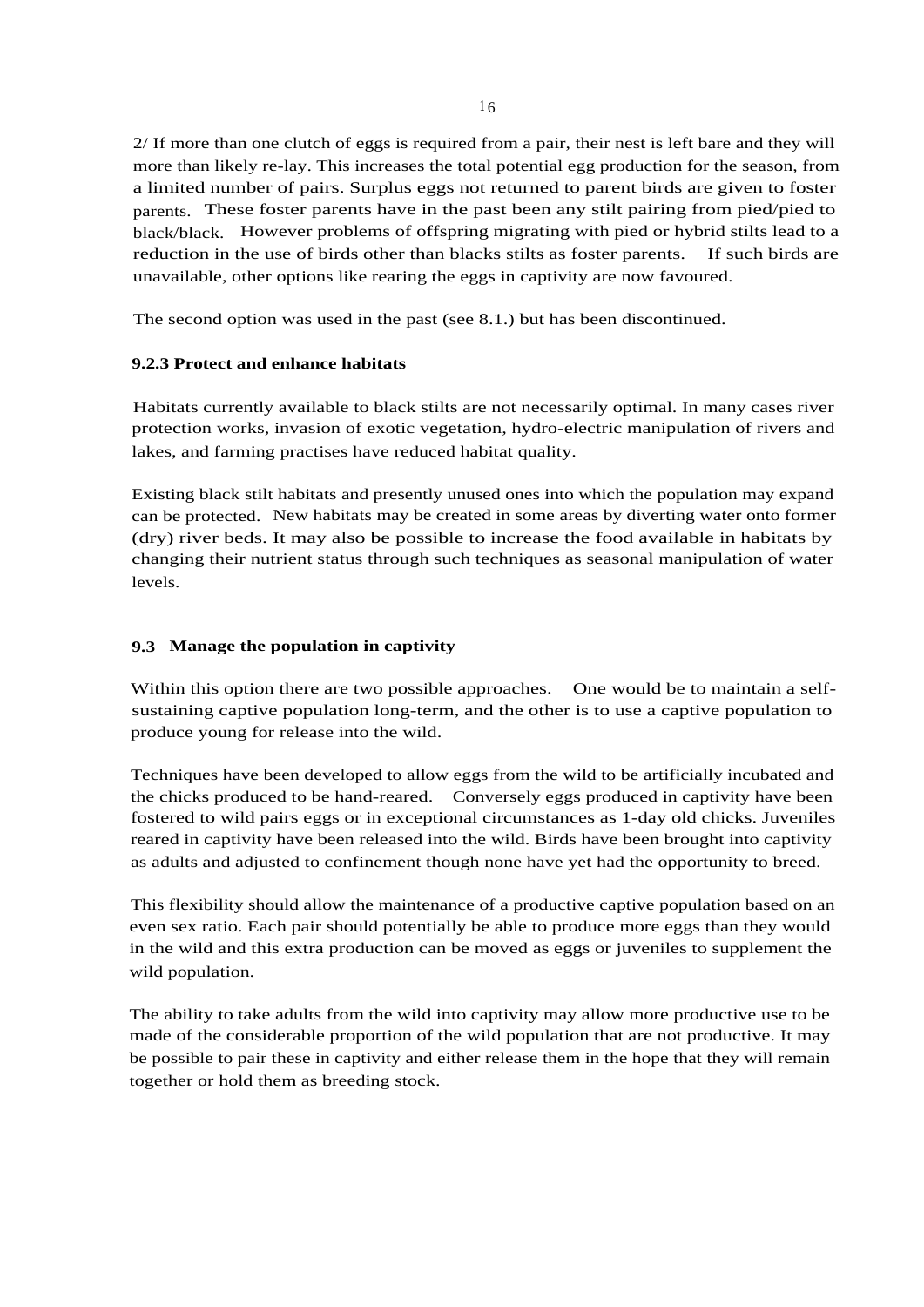#### **9.4 Establish a population on the mainland outside the Mackenzie Basin**

The nesting of two black stilts with pied-stilts at Lake Ellesmere in the 1986 season provided an opportunity to consider trying to establish a black stilt population in this area. (One pair lost it's eggs and the second reared several young to fledging.)

Options discussed were:

1/ leave the birds alone to perhaps allow a satellite population to establish naturally

2/ intervene to aid establishment by fostering black stilt eggs to these pairs

3/ attempt to prevent establishment by trapping and removing the black stilt to the Mackenzie or captivity (Andrew,J. Internal report 14/9/87, file 2/10/10/5).

The third option was favoured given the large management input needed to retain the one existing population. If the situation re-occurred the birds were to be placed in captivity rather than in the Mackenzie, because of the risk that they might fly back from the latter to the previous territory at Ellesmere.

# **9.5 Establish a population on a predator-free island**

Any mainland population will require long-term maintenance unless an effective low-input predator control method can be devised. An alternative option might be to transfer birds to an island which:

- 1) contains no nesting pied stilts (to eliminate potential hybridisation problems), i.e. is outside their natural range;
- 2) provides suitable nesting and feeding habitat to support at least 5-10 pairs of stilts; and
- 3) is free of ground predators (the presence of kiore may be considered acceptable if no alternatives exist).

# **Preferred option**

This plan advocates pursuing a combination of options 9.2, 9.3 and 9.5. The Mackenzie Basin population will continue to be managed in the wild through predator trapping, manipulation of eggs and habitat enhancement. A captive population will be maintained to assist management of the wild population, its primary focus being to produce young for release. The feasibility of transferring birds to a predator-free island will be investigated and actioned as soon as a suitable island can be found.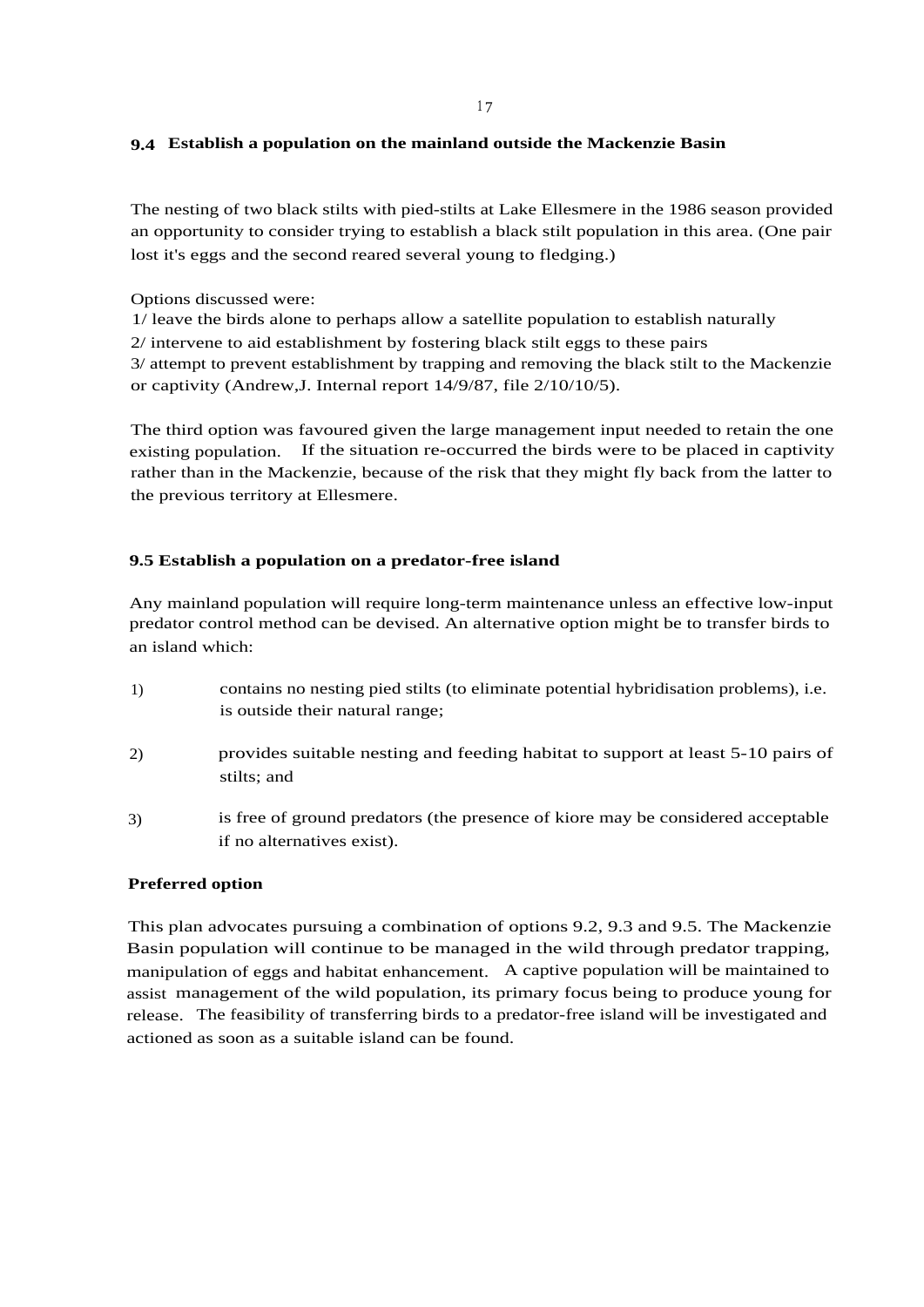# **10. SOCIAL AND ECONOMIC EFFECTS OF MANAGEMENT OPTIONS**

The Mackenzie Basin is an area sensitive to the consequences of some black stilt management techniques, particularly those of predator removal and the acquisition of land for wildlife use.

# **10.1 Predator control**

# **10.1.1 Effect of predator removal on rabbit populations**

Local pest destruction boards and several land-owners claim that trapping of feral cats and ferrets in black stilt nesting areas removes a "natural" form of rabbit control. This removal causes such a significant increase in the local rabbit population that additional poisoning must take place. The Department of Conservation has been held responsible for these extra costs. Government financial assistance to local boards is presently being reduced and farmers are having to pay a greater proportion of poisoning costs. Claims by the pest board have not yet been quantitatively substantiated, but the black stilt project team accept there may be some economic effect as a result of trapping.

In some seasons, especially following a recent poisoning when predators potentially have their greatest impact on rabbits (Pierce 1987), it may be necessary to compensate farmers for any demonstrated detrimental effect on rabbit numbers. However the recent finding that both ferrets and cats in the MacKenzie Basin may carry bovine tuberculosis (Allen, 1991) may alter farmer attitudes to their control.

Long-term changes in rabbit numbers, as would occur if myxomatosis was successfully introduced, could disrupt the delicate predator-prey ecological "balance" within the Mackenzie Basin. This could likely increase the level of predation on black stilts (Pierce 1987).

# **10.1.2 Gin traps**

Gin traps are currently used to capture predators. There are rare occasions when domestic stock and farm dogs/cats are accidentally caught in these traps. The department is phasing out the use of gin traps and replacing them with more humane alternatives which may allow animals to be released unharmed. Farmers are compensated for any lost stock as a result of predator trapping.

# **10.1.3 Disturbance during trapping**

When a trapline is in operation, it is necessary to service it daily, both from the point of view of maintaining maximum trapping effectiveness and minimising the suffering of trapped animals. Although stock disturbance is kept to a minimum, the daily presence of staff is in some cases, not welcomed by landowners.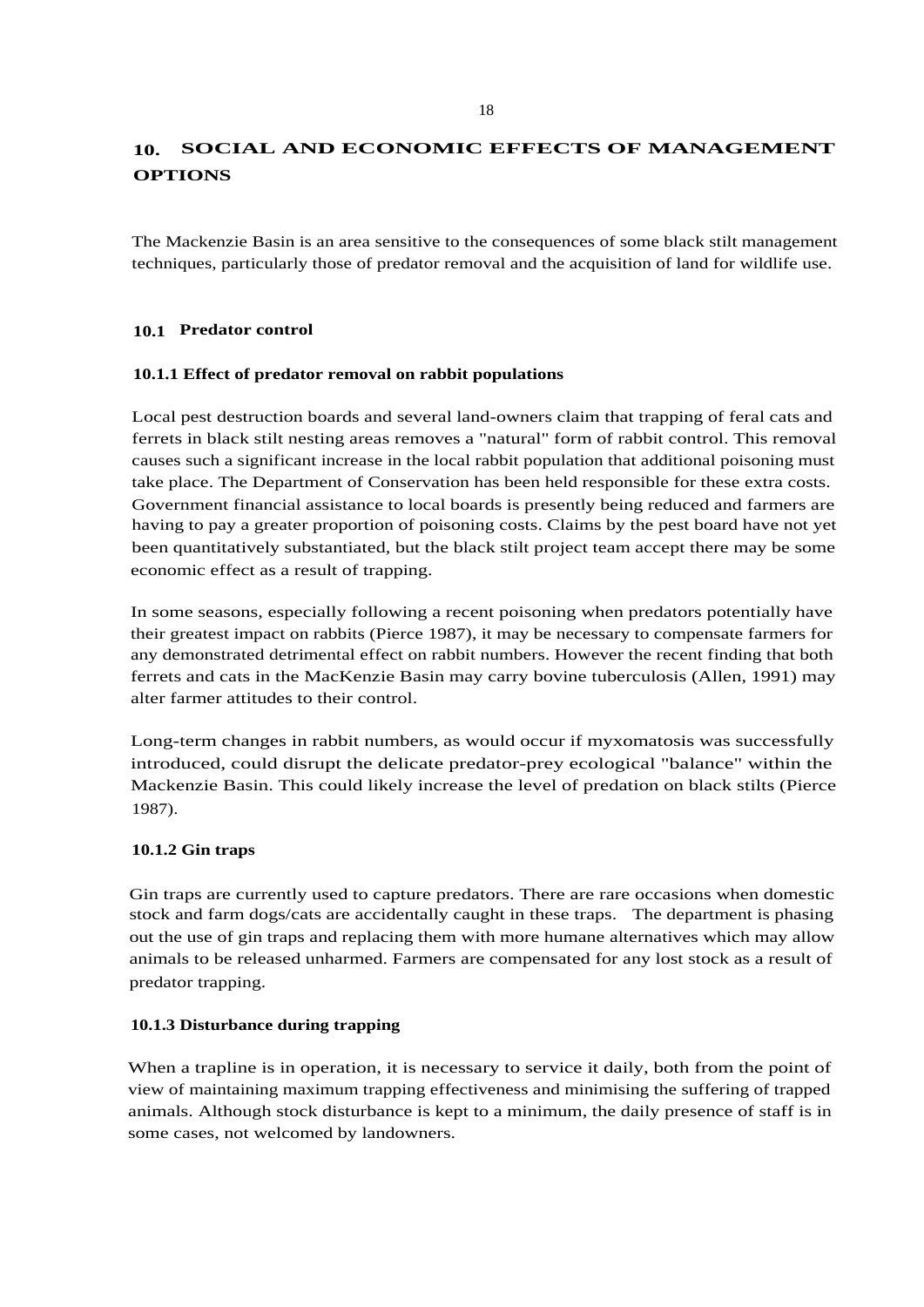#### **10.2 Acquisition of pastoral lease land**

The majority of habitats within the upper Waitaki river basin for which management agreements, acquisition or reservation are proposed are situated on pastoral lease farmland. Most are not highly productive agricultural areas, but the water present may be a valuable asset to the farmer. Wherever possible, reserves should be located and managed in such a way that continued use of water by stock is possible.

Grazing of wildlife habitats by sheep may be useful for maintaining black stilt habitat. In most cases where land is acquired or managed under agreement, controlled grazing may be given to the adjacent landowner. When new habitats are created on previously un-managed riverbed terraces, the areas will be fenced and neighbouring landowners may be offered controlled grazing options. A balance needs to be struck between positive effects of stock maintaining low vegetation and negative effects including eutrophication of waters, spread of weeds, and disturbance or trampling of nests. The potential importance of each effect will vary from site to site.

#### **10.3 Recreational activities**

Public recreational use of habitats utilised by black stilts need not be restricted unless it is evident that undue disturbance (particularly to nesting birds) is occurring. In the case of tarns and ponds, past experience suggests that seasonal gamebird hunting does not have any detrimental effects. In black stilt habitats reserved for wildlife purposes, gamebird hunting will be allowed by permit, with special conditions applied as necessary.

In braided rivers, off-road vehicles should be restricted wherever possible during the nesting season. This restriction would be publicly notified by signs at access points to rivers upon which black stilts are nesting. Signs would not specifically indicate black stilt presence as this may tend to attract "nuisance viewers", but would infer caution for nesting birds in general.

Anglers and other passive river-channel users usually pass through a section of river with a minimum of disturbance and in fine weather. Signs will be erected on main areas of stilt breeding/recreational conflict (eg. lower Ahuriri river, lower Ohau river) to warn people of the danger to nesting birds of prolonged disturbance.

The establishment of a black stilt captive breeding and rearing station near Twizel has already resulted in increased public interest in black stilts. The public viewing facilities built there as an educational facility and tourist attraction will relieve viewing pressure on the wild population, as well as recover some costs of management through charging admission.

#### **10.4 Electricorp operations**

During periods of heavy rain, spilling can occur onto the lower Ohau, Pukaki or Tekapo rivers. This is generally not a problem unless it occurs while birds are nesting. Close contact with control operators during the breeding season ensures that DOC is aware of any potential danger from spills. Appropriate action can then be taken, eg. take eggs or chicks from nests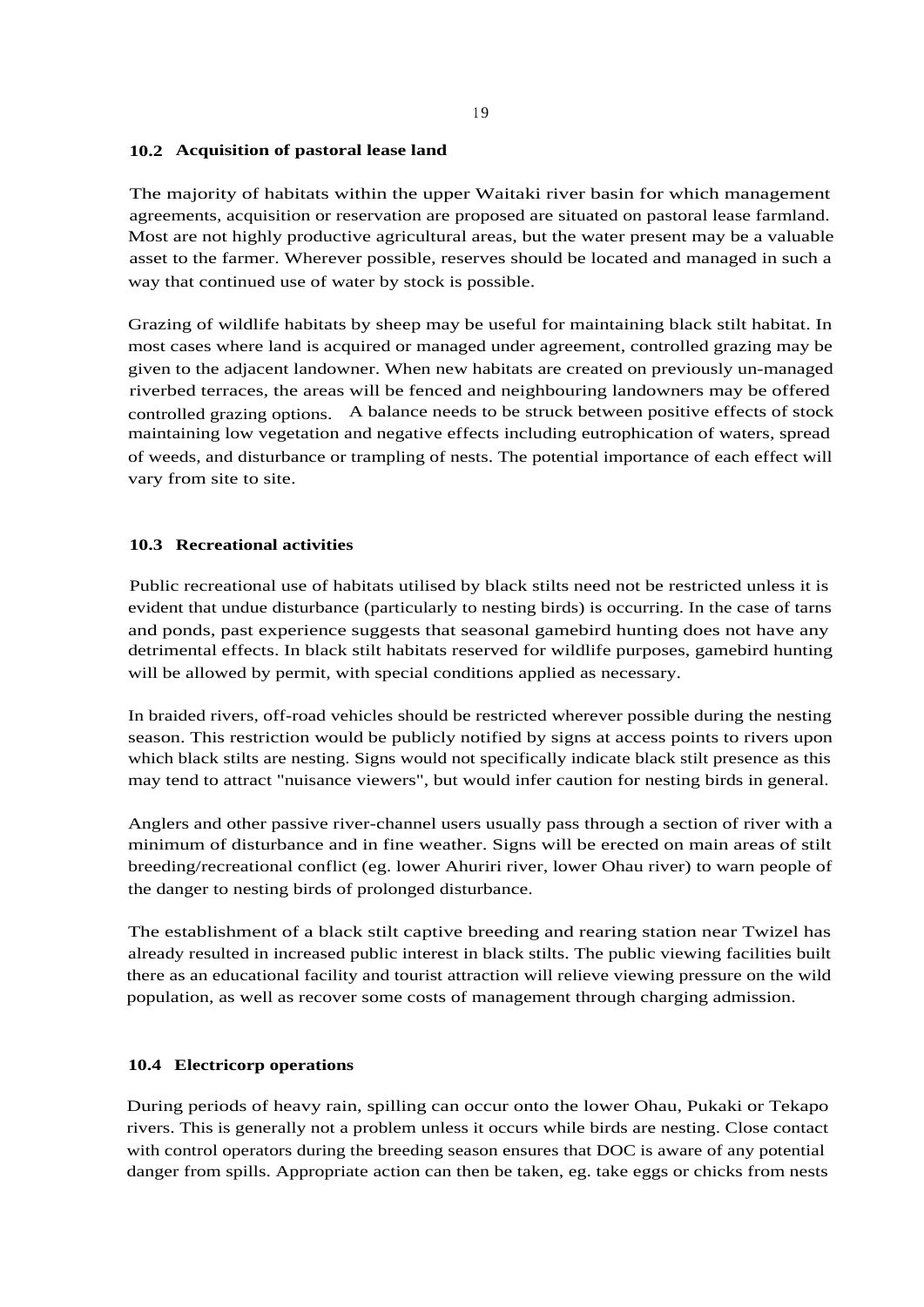for fostering or captivity or attempt to move nests.

#### **10.5 Removal of birds from the Mackenzie Basin**

Though management of black stilts may at times appear to conflict with the interests of other users of the Mackenzie Basin, the option of moving all birds to establish populations elsewhere would also have a significant social cost. Today black stilt are one of the 'identities' of the inland river valleys of south-Canterbury, giving their name to many local businesses, particularly in Twizel. They may also be regarded adversely elsewhere, e.g. as mainland intruders in an island environment.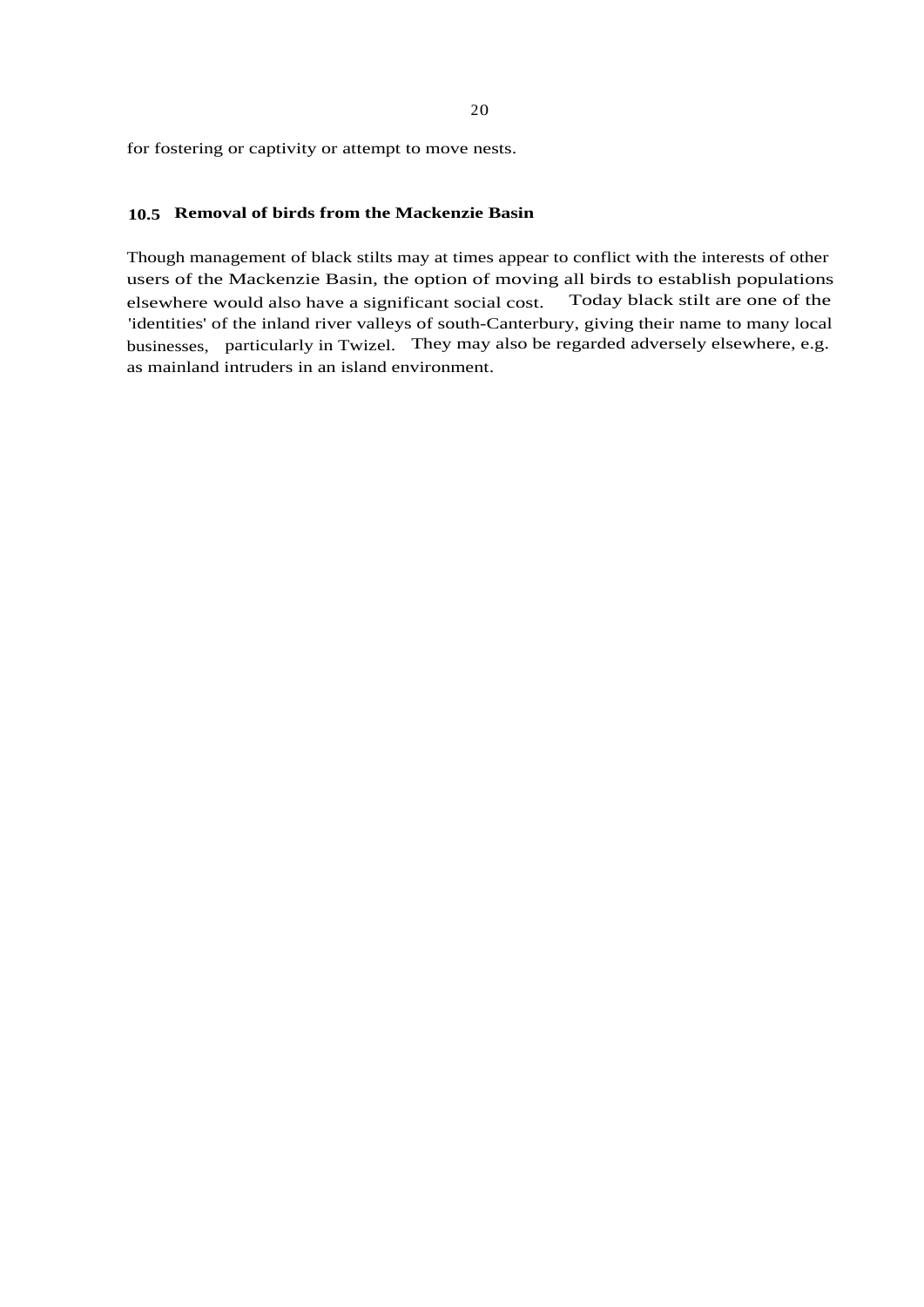#### **11. RECOVERY STRATEGY: GOAL, AIMS AND OBJECTIVES**

#### **GOAL:**

# **The long-term goal is to establish self-sustaining populations of black stilt to ensure the species' survival in the wild without a continuing need for intervention.**

The short-term programme to progress towards this goal is defined by the following five aims. Within each aim there are several more specific objectives that are set out in the Work Plan.

Flexibility will be the key to implementing this plan. There are several different approaches that can be followed each season, varying the emphasis on managing nests in the wild, taking eggs for captive rearing and release, or bringing adults into captivity to breed there. Monitoring the success of the different approaches will determine which are favoured in the longer term.

**AIM 1: Increase the productivity of breeding pairs in the wild on the mainland.**

**AIM 2: Increase the breeding population in the wild on the mainland from the current level of 10 pairs.**

**AIM 3: Maintain a captive population and improve its productivity to provide the maximum number of birds for release into the wild.**

**AIM 4: Establish a self-sustaining population on a predator-free island.**

**AIM 5: Encourage public interest in and support for the programme through advocacy and education.**

In the long-term, if the wild population can be increased significantly, it should be possible to utilise active management techniques on a smaller scale. Manipulation and artificial incubation of wild eggs could cease in some years and predator trapping could possibly be replaced with a less labour-intensive technique.

It is difficult to predict at what stage of the growth of the population this reduction of active management can occur. Progress should be reviewed after the 5-year period of this plan.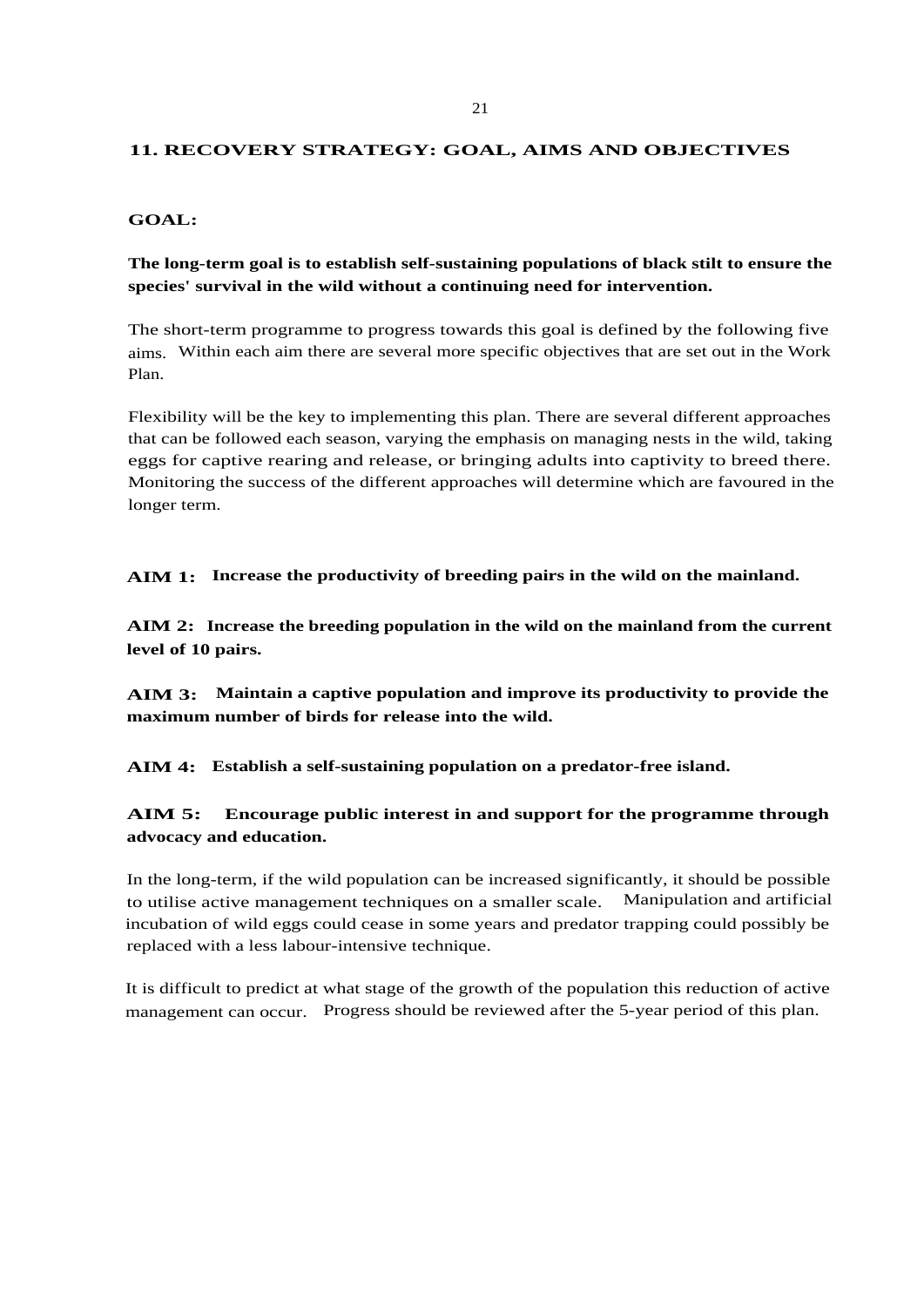#### **12. WORK PLAN**

# **AIM 1: INCREASE THE PRODUCTIVITY OF BREEDING PAIRS IN THE WILD**

Past management of the wild population has largely been applied directly at achieving this aim. Egg manipulation and predator control have been the main techniques employed, supported by work to maintain quality habitat. This will continue in the short-term. It was hoped that improved productivity would lead to an increased breeding population but this has not yet occurred. This is thus given as a separate aim (aim 2) with a separate set of projects to work towards its achievement.

# **OBJECTIVE 1: Use egg manipulation and cross-fostering to increase the number of chicks produced.**

**Plan:**

| 1.1 | Continue present management techniques through the short-term, i. e. take          |
|-----|------------------------------------------------------------------------------------|
|     | wild eggs, replace with dummies, incubate eggs artificially, place back out to     |
|     | parents at hatching. If nests are lost before chicks hatch, foster to wild parents |
|     | or, if none are available, hand-rear.                                              |

**1.2** *Discourage migration of black stilt chicks from the Mackenzie Basin by crossfostering only to parents which remain year around in Mackenzie.*

#### **Explanation**

Because of the limited recruitment through fostering to other than black parents, crossfostering as a management technique has been scaled down to minimal use. Eggs should go back to parents, to another black pair or if necessary be reared in captivity.

There is still a possibility that some juveniles reared by pied stilts and hybrids, may return eventually to the Mackenzie Basin. There is no guarantee however, that these birds reared by non-black parents, will choose to nest with black mates when they reach maturity. They are likely to have become sexually imprinted and select mates that are similar to their parents.

All 'node F to 'I' stilts paired with pure blacks will have their eggs and chicks protected in a similar manner to pure black pairs. However, to minimise risks of increased hybridisation, pied stilts paired with black stilts will be shot and the nest destroyed, or the black stilt removed for captive breeding.

#### **Target date for completion**

Ongoing. The proportion of eggs to be returned to the wild, rather than retained for captive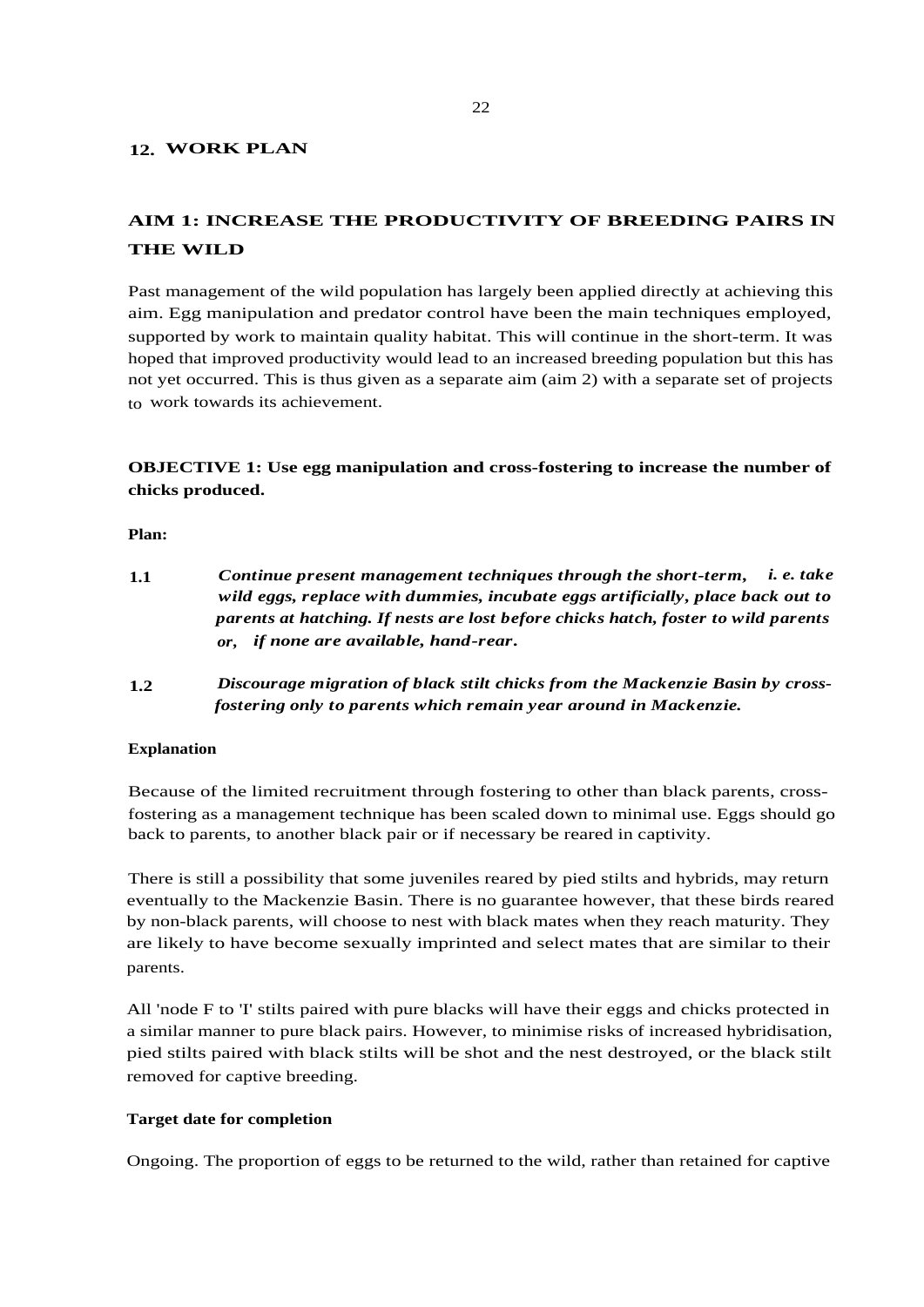breeding, will be determined annually based on a review of previous seasons. Performance measures will include the number of eggs incubated producing chicks in the wild and in captivity, survival of the chicks and the proportion of them that migrate.

**1.3** *Manage sub populations in the wild to maximise productivity while monitoring inbreeding. Ensure that successful breeding pairs in the wild rear a good proportion of their own progeny, while monitoring the degree of relatedness of individuals within sub-populations.*

# **Explanation**

The tendency of birds to remain and eventually breed in the river system in which they were reared has resulted in the establishment of major sub-populations on three rivers in the Mackenzie Basin (Table 1). Without knowledge of how genetic variation is usually distributed in black stilt populations, it is difficult to know whether this situation and the relatively high degree of inbreeding that may result from it is normal for the species.

A balance needs to be struck between returning to a known successful pair all its eggs which could result in many related individuals in the one area, and fostering these eggs to another pair where they may have reduced chance of surviving. At this stage in the programme maximising productivity must be the aim and successful pairs must be fully utilised. If rearing ability is an inherited trait, then the young of 'good' parents should be given every chance of survival. It will be necessary to monitor productivity of different sub-populations to detect any decline that could be related to inbreeding. New genes could then be introduced through cross-fostering of eggs from birds in another sub-population.

# **Target date for completion**

Ongoing. Performance could be assessed by measuring the relatedness of the breeding population of different river systems.

# **OBJECTIVE 2: Control predators to minimise their impact on the wild population.**

**Plan:**

# **2.1** *Carry out trapping in priority nesting areas from prior to stilt nesting until fledging. In addition, if resources allow, ring-trap around nests.*

# **Explanation**

As trapping has been shown to increase fledging success of black stilt chicks and probably protects adults, it will generally continue in the short term. Trapping will be scaled down and applied largely to the maintenance of exclosures free of predators in those seasons when most eggs are collected for captive rearing (see Work Plan 2.4. and 7.2.) Trapping is timeconsuming and labour-intensive and so must be replaced with a low-maintenance long-term method of predator control.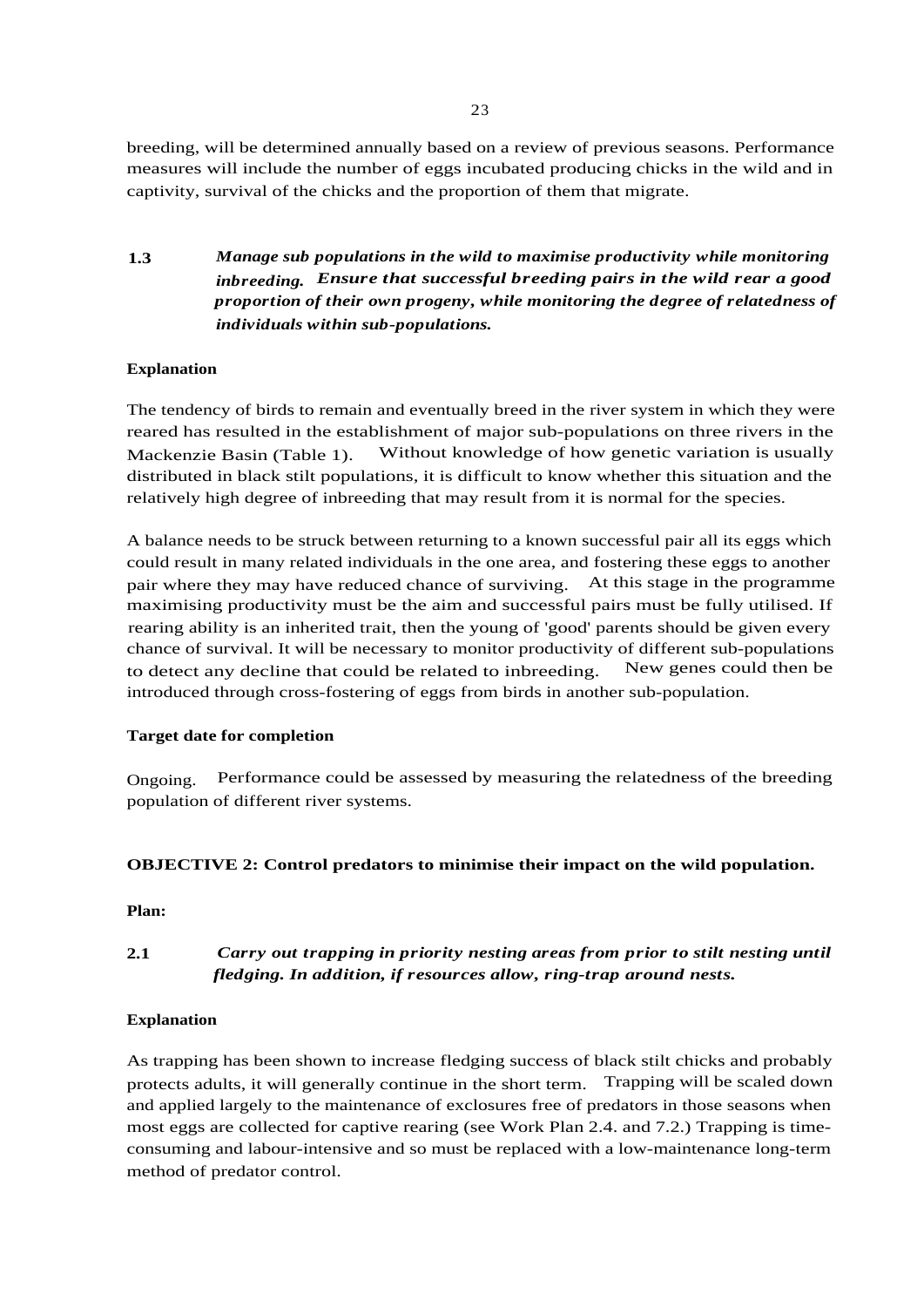Current information indicates that predator trapping is most effective when applied over a relatively large area before and during the stilt nesting period, rather than ring-trapping around nests. If resources are limited, an assessment should be made early in the season as birds are setting up territories, to determine where widespread trapping will be most productive. In general, the Ahuriri and lower Ohau rivers should be the first priority and the lower Cass and Tasman the next priority, but this will depend on where birds are distributed each year. Additional intensive trapping around nests may be carried out if resources allow.

One factor that may be useful in determining which nests are to receive intensive trapping effort, if resources allow, is their assessed vulnerability to predation. Pierce (1987) gives some biological and physical factors which may determine vulnerability (Appendix 4) and it may be possible to apply these as criteria in the field.

#### **Target date for completion**

Continuing during the term of this plan, but the effort to be determined prior to the start of each season.

# **2.2** *Develop and use traps that are as humane as possible, providing they maintain a similar catch rate to existing traps.*

#### **Explanation**

The Department is currently working to phase out the Lanes Ace leg-hold trap and its Animal Ethics Committee has only approved Victor Soft-Catch traps for use in cat control.

**2.3** *Investigate long-term methods for control of ground predators.*

*1/ develop alternative baits and the use of attractants for predator trapping which require less preparation and handling than present baits (rabbit).*

*2/ develop chemical deterrents to apply in the vicinity of nests.*

*3/ Research predator inter-relationships and possible consequences of programmes aimed at long-term rabbit control (e.g. introduction of myxomatosis).*

#### **Explanation**

For management staff to decrease expensive trapping effort in the medium to long-term, a more effective low maintenance method of predator control or deterrence must be sought. A study of rabbit and predator population dynamics, competitive exclusion and interactions between predator types at different levels of rabbit density and the effects of these factors on predation of ground-nesting birds is required. This study has been partially completed by Dr Ray Pierce but requires follow-up work on the best population level of rabbit for the least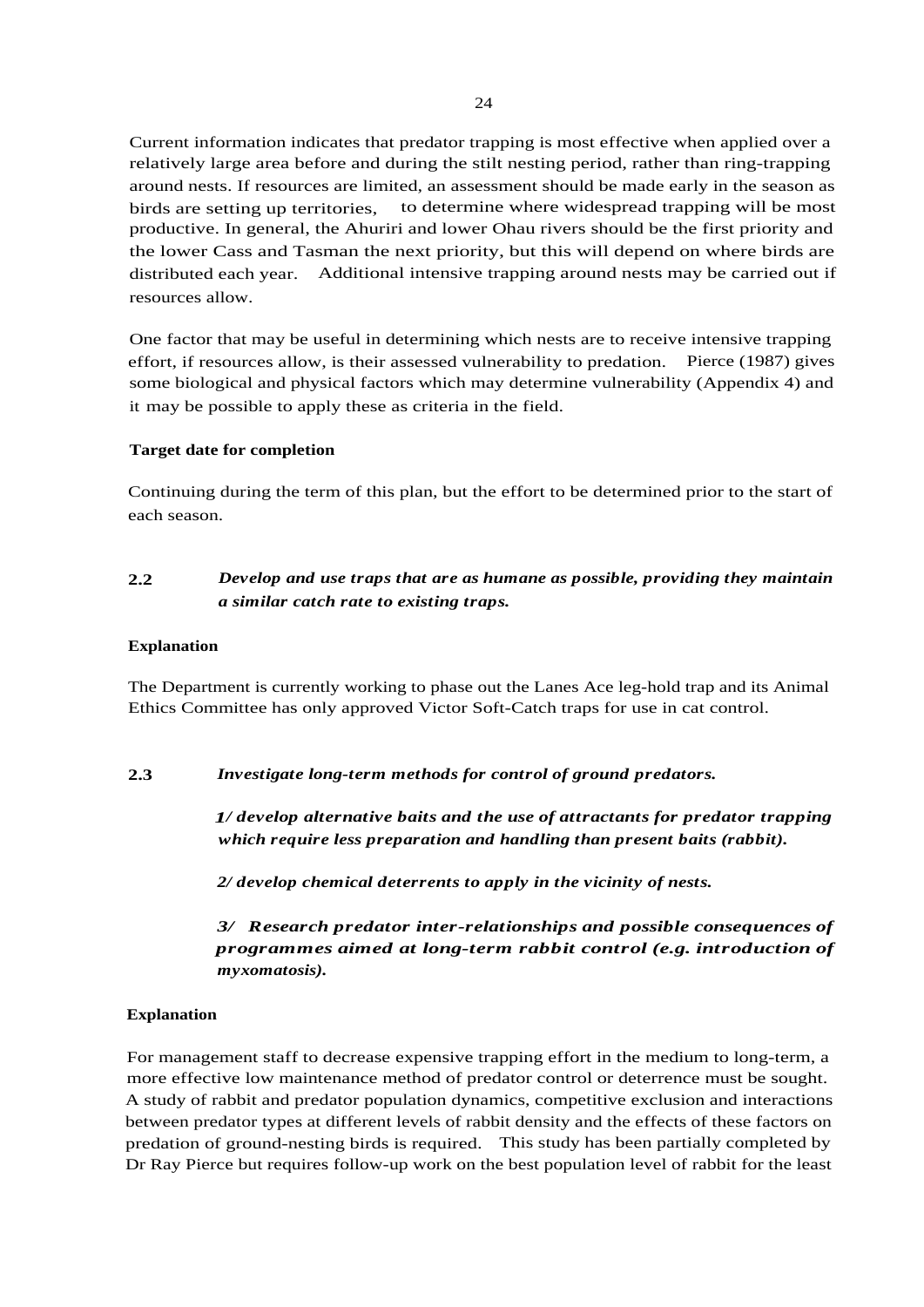25

predation impact of cats, ferrets, stoats and other predators on ground-nesting birds.

Overseas experience suggests that initially successful introduction of myxomatosis and an appropriate vector will result in a one-off dramatic decline in rabbit numbers (c90%). Predator numbers may go up with the increased availability of diseased rabbits that are easy to catch. However once the die-off of rabbits has occurred this high predator population is likely to put increased pressure on birds. Widespread predator control measures would need to be taken to prevent this. The longer-term impacts of a rabbit control measure like myxomatosis are difficult to assess. Research is needed to predict the new predator and prey regimes likely to be found in the Mackenzie Basin.

**Target date for completion** - December 1994

# **2.4** *Maintain predator proof exclosures and encourage their use by breeding black stilts.*

#### **Explanation**

The two exclosures at Micks Lagoon and Mailbox Inlet should be maintained, considering that relatively high numbers of black stilt chicks fledged successfully from them in the early 1980s. Fences need to be kept in good condition and checked regularly during the breeding season. The areas are opened to grazing outside the breeding season to control pasture growth, but need to be closed and then trapped thoroughly before the black stilt nesting period.

Measures to make these areas more suitable for black stilts are considered in the habitat enhancement section (Plan 6.1). Experiments should be undertaken on more direct methods of encouraging stilts to breed in them. One approach suggested would be to try and move a breeding pair with a nest into an exclosure, perhaps as the eggs were hatching when parents would have a strong attachment to them. Experiments could be undertaken using pied stilts, perhaps beginning with nest shifts over short distances. The idea is that any young produced from the nest would be protected from ground predators and be likely to return to the same area to breed themselves.

#### **Target date for completion**

Ongoing during the term of this plan. Performance can be measured by the number of pairs breeding in and the number of chicks fledged from the exclosures.

# **OBJECTIVE 3: Carry out research on factors other than predation that may affect productivity and evaluate means to counteract these.**

**The following three factors have been suggested:**

**a/ Food supply**

- **b/ Lead poisoning**
- **c/ Internal parasites.**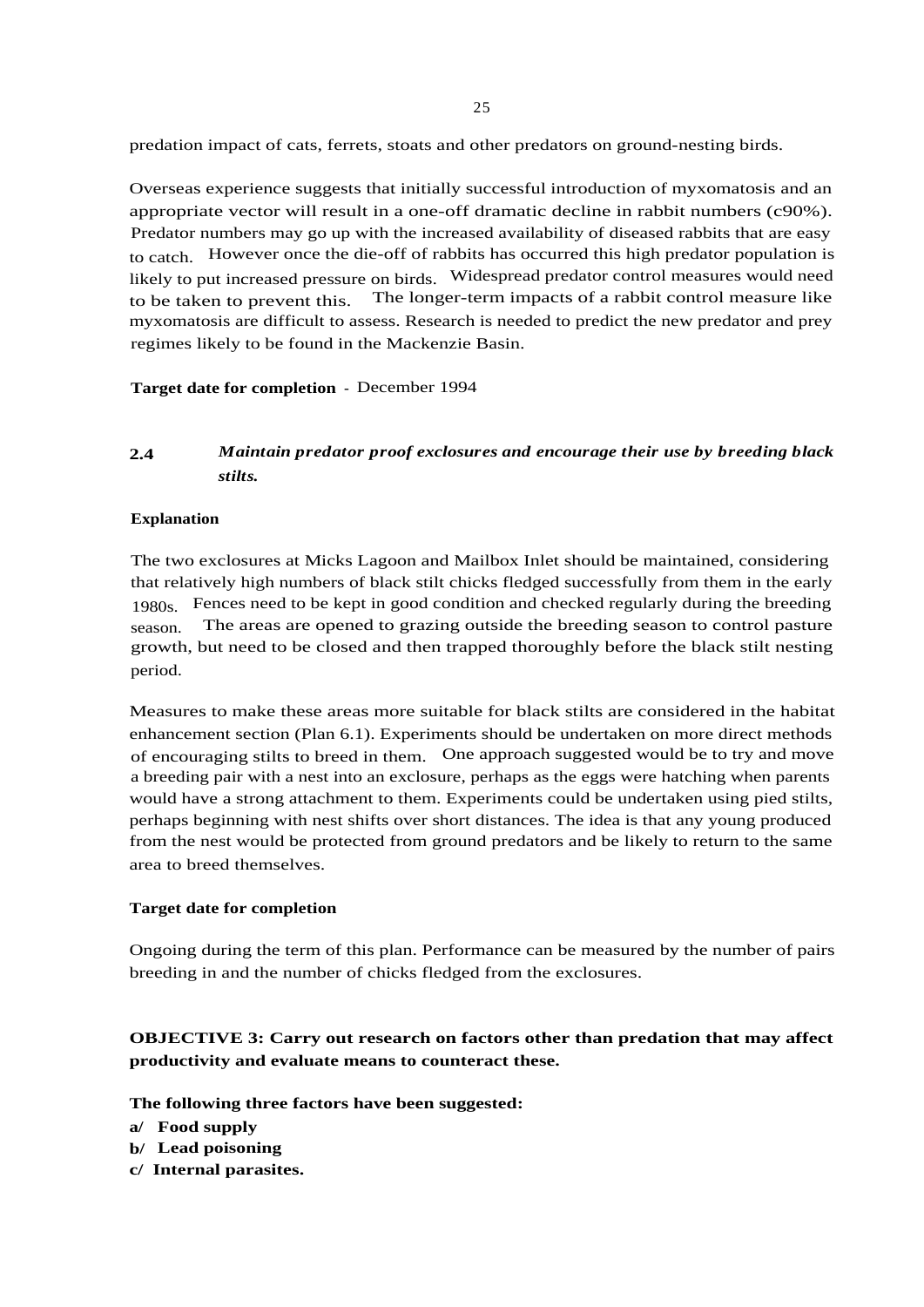#### **OBJECTIVE 4: Maximise the contribution of all adult birds to the breeding population.**

Though 61 colour-banded juveniles have been reared in the wild between 1985 and 1988 only 4 have been recruited into the breeding population. During the 1990/91 season there were at least 36 birds not contributing as breeders. These may be one of the following:

- 1/ Paired to pied (6 birds) or hybrid 'nodes B to G' stilts (16 birds) and thus producing hybrid young that migrate and do not return to the Mackenzie.
- 2/ Paired with black stilts of the same sex (2 females).
- 3/ Unpaired due perhaps to the absence of a suitable mate in their river system (12 birds).
- 4/ Paired with a black stilt but not nesting.

#### **Plan:**

- **4.1** *Catch and sex by laparoscopy or measurement of 'pelvic width' all unproductive birds of unknown sex, giving priority to those in the three major populations. Evaluate whether there are uneven sex distributions of birds that could be improved by transfers. (The effectiveness of analysis of feather pulp as a further non-invasive sexing method should be evaluated).*
- **4.2** *Take steps to minimise hybridisation and monitor its frequency.*

#### **Explanation**

Present management, which no longer involves fostering black stilt eggs or chicks to pied or hybrid pairs, should reduce the number of black stilt produced that may be mal-imprinted on pied stilts. Plan 4.1. (above) may lead to managers moving black stilt so that mates of their species are available to them in the wild. These initiatives, coupled with the tendency of black stilts to select their own kind as mates, should lead to a decrease in the frequency of hybridisation. This decrease should be more marked as the black stilt population increases. During past management, pied stilts mated to black stilts were occasionally shot to reduce hybridisation. This technique has now largely been phased out, to be replaced by 4.3. below.

#### **Target date for completion**

Ongoing. The frequency of hybridisation in the wild should be measured annually, both for the whole population and for the sub-populations on each river. Failure to demonstrate a reduction in hybridisation frequency with increasing numbers of black stilts would throw into question current management efforts on the mainland. Progress should be reviewed at the end of the term of this plan.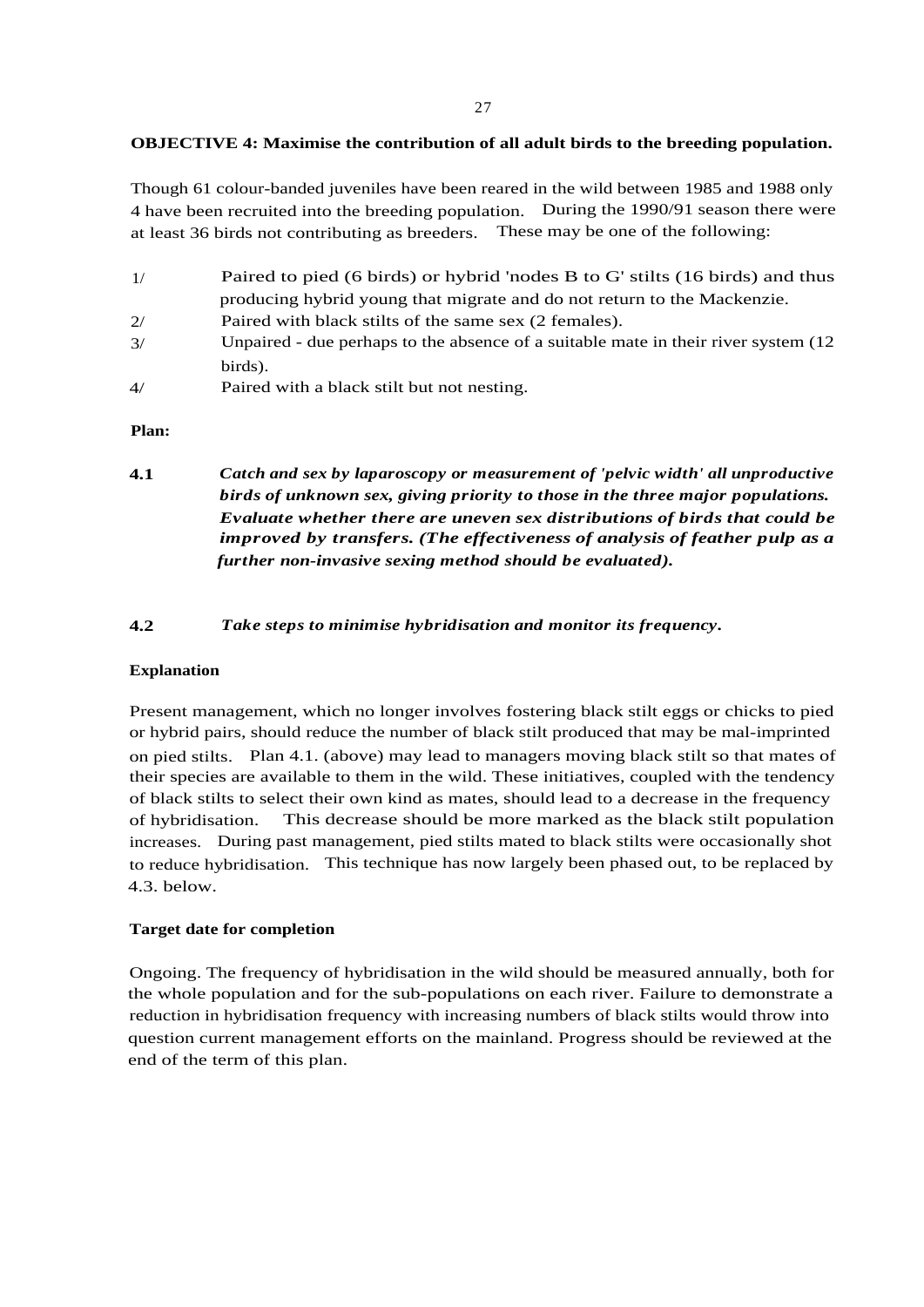# **4.3** *Experiment by taking unpaired birds into captivity for flock mating and return of pairs to the wild.*

#### **Explanation**

Two wild-caught adult birds, a male and a female, did acclimatise to captivity but neither yet paired there (the female recently died of an injury). If the male can be successfully pairing, the next step would be to bring in further birds not contributing as breeders and release them again as pairs to ascertain if they remain together. Even if they then split up, a bird previously mated to a pied stilt in the wild, brought into captivity and paired and released with a black, might then be more likely to select a further black mate.

#### **Target date for completion**

Ongoing. The viability of this technique should be determined during the term of this plan.

**4.4** *Study birds that are not nesting to identify possible causes, e.g. exclusion by territory holders.*

#### **4.5** *Locate birds breeding outside the MacKenzie Basin.*

Surveys should be carried out of areas outside the MacKenzie Basin where birds have been recorded during the breeding season. The priority areas are as follows:

Tarras River (Lindis) and associated wetlands Matukituki River and associated wetlands Makarora River Rangitata and Rakaia Rivers Ashburton River and tributaries Lake Ellesmere Washdyke Lagoon and Lake Wainono Hunter River

Other sites that should be checked if visits are made for other purposes:

| Waimakariri River                   | Taieri Lake  |
|-------------------------------------|--------------|
| Manuherekea River (from falls down) | Dingle River |
| <b>Ashburton Lakes</b>              | Opihi River  |

Any black stilts found breeding should be monitored (as a minimum), perhaps managed (eg. eggs collected and returned) in the same way that birds in the MacKenzie are, or caught and brought into captivity. The latter was the recommendation when birds nested at Lake Ellesmere in the past (see Option 9.5.), but each case should be considered by the Recovery Group on its own merits.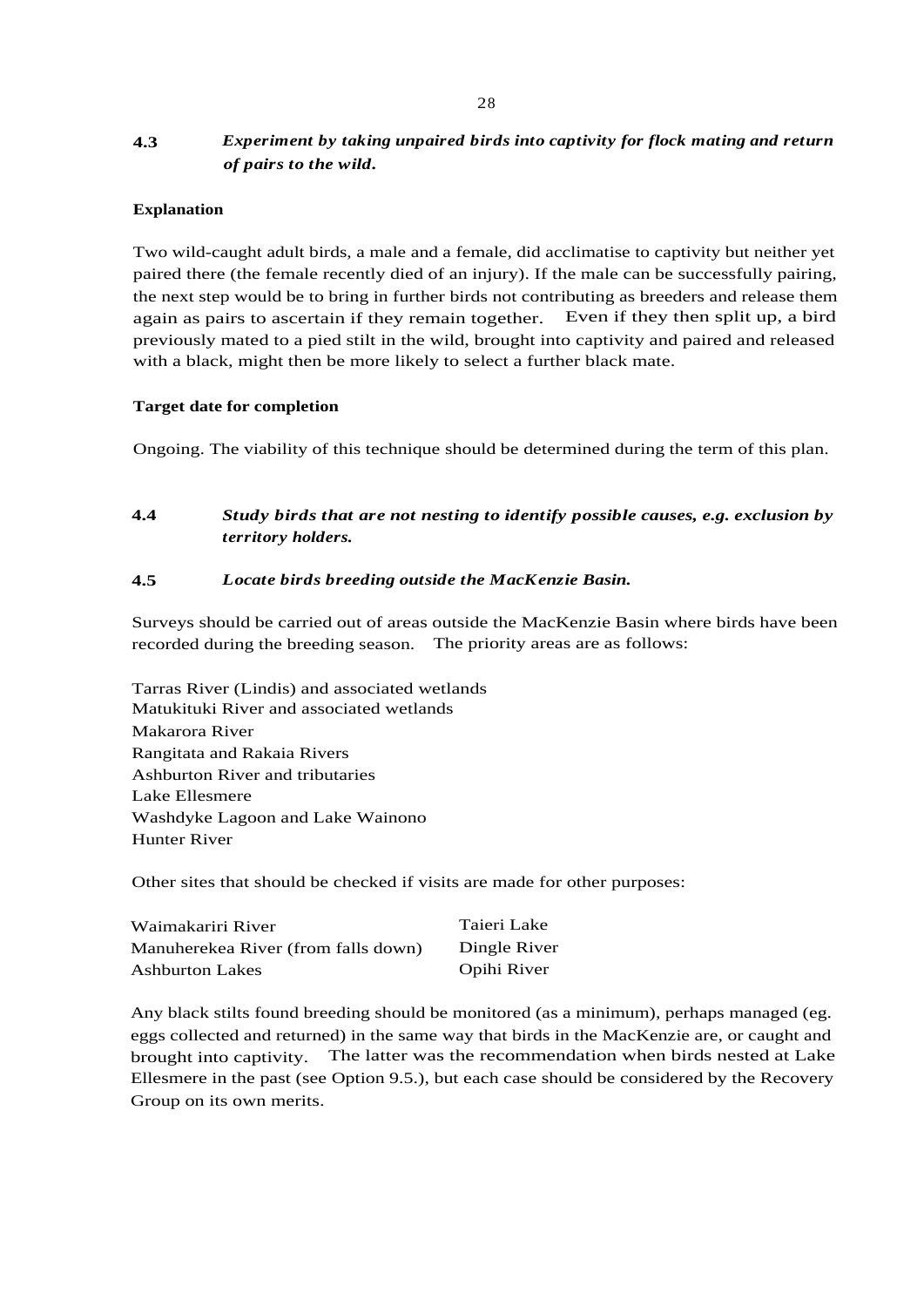# **4.6** *Use DNA Hybridisation techniques to further clarify the relationship between black and pied stilts and determine appropriate management for hybrids.*

# **Explanation**

If unique black stilt DNA sequences can be located using this technique, then their presence or absence in different hybrids can help to determine how these individuals should be managed. It would also serve to confirm the present hypothesis that gene flow has occurred in the one direction during hybridisation, from black stilts to pied (Daugherty, C. H. , pers. comm.).

# **OBJECTIVE 5: Census and monitor the wild population.**

Regular censuses of the population are crucial to evaluate the success of management. Specific monitoring will be required to compare the value of different approaches, e.g. to compare the rates of recruitment from 'hard' and 'soft' releases.

Observations of Mackenzie Basin black stilts need to be supplemented with more from outside of the basin eg. L. Ellesmere, North Island harbours. At present, Ornithological Society of N. Z. (O. S. N. Z) members check harbours such as Kawhia during winter and locate several black stilts. It may be necessary for staff involved in the black stilt project to visit these northern and eastern areas during Autumn/Winter to assist with these counts.

# **Plan:**

- **5.1** *Trap and band black stilts, hybrid and pied stilts on the nest.*
- **5.2** *Develop a trapping technique for capturing stilts for banding on North Island wintering areas.*

# **5.3** *From band recoveries, identify migration routes and destinations of NZ stilts.*

Conservancies responsible for wintering areas used by black stilts should allocate some financial and staff resources each year to aid with monitoring migrating birds. These are in particular:

Waikato (Kawhia, Aotea harbours, Firth of Thames particularly. Miranda, April-August); Auckland (Manukau harbour, Mangere ponds, April-August); Auckland/Whangarei (Kaipara harbour, particularly South, April- August).

# **Explanation**

Little is known of pied stilt migratory routes. 10% of the black stilt population migrate with pied and hybrid stilts to North Island harbours each year. Some are known (from bands) to have come from the Mackenzie Basin. No information is available on nesting areas, mates and annual movements of most black stilts (unbanded) found on northern harbours in winter.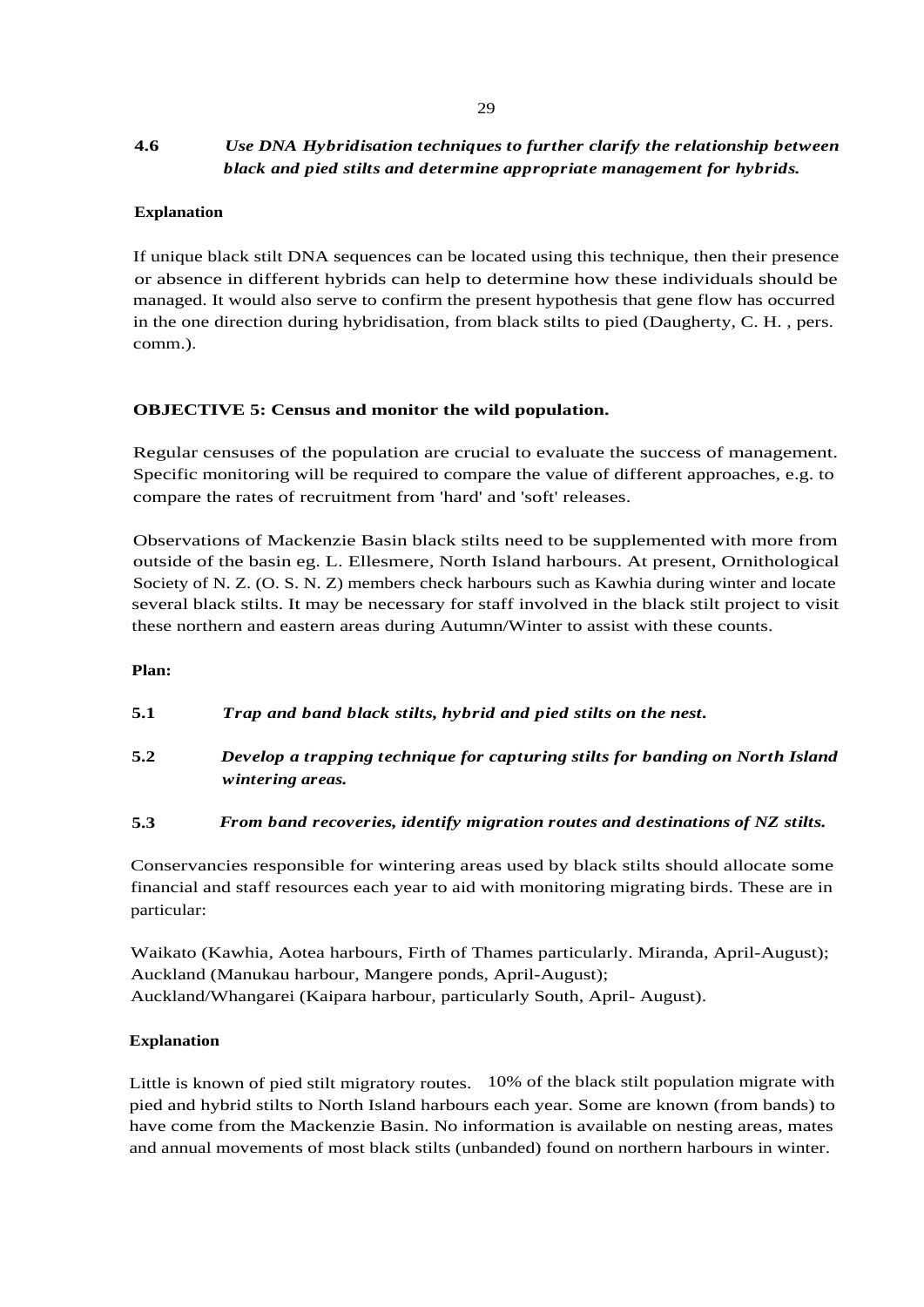A study of pied migration could provide information for use with black stilt management. An OSNZ project co-ordinated by Ray Pierce is presently underway to study pied stilt migration.

# **Target date for completion** - Ongoing

# **5.4** *Continue to monitor survival of banded fledglings. Evaluate use of radiotelemetry to follow juveniles and adults, trialling on pied stilt.*

# **Explanation**

It is important that we find out as much as possible about juvenile dispersal before we can recommend management to increase recruitment to the breeding population. Radio transmitters may need to be placed on birds released from captivity as well as those in the wild. Transmitters could be placed on an individual of any black pair which cannot be located annually in spring but which are observed in summer or winter.

**Target date for completion** - Evaluation completed by December 1993.

# **OBJECTIVE 6: Increase and improve the habitat available to the black stilt population:**

This work will be assisted by the Project River Recovery programme of wetland management being developed under a compensatory agreement between DOC and Electricorp for the Upper Waitaki Basin. This agreement includes the following elements:

- Restoration of lower Ahuriri River braided river habitat, primarily through control of Russell lupin, willow, broom and gorse. 1/
- Restoration of Tekapo river delta, primarily through removal of willows (first phase completed). 2/
- Specific habitat work, including re-shaping of Pattersons Ponds and Lake Poaka and protection of adjoining areas, and willow clearance from Lower Tekapo/Twizel/Ohau River area. 3/
- Enhancement of braided habitat of Pukaki Riverbed and nearby wetlands. 4/
- Construction of third black stilt aviary (completed) and predator-proof fencing. (See Work Plan 7.2.) 5/

A wetland ecologist has been employed to supervise the research and management under this agreement.

Other specific work planned in the black stilt programme is as follows:

#### **Plan:**

**6.1** *Enhance Micks Lagoon and Mailbox Inlets as black stilt habitat and complete their gazettal as reserves.*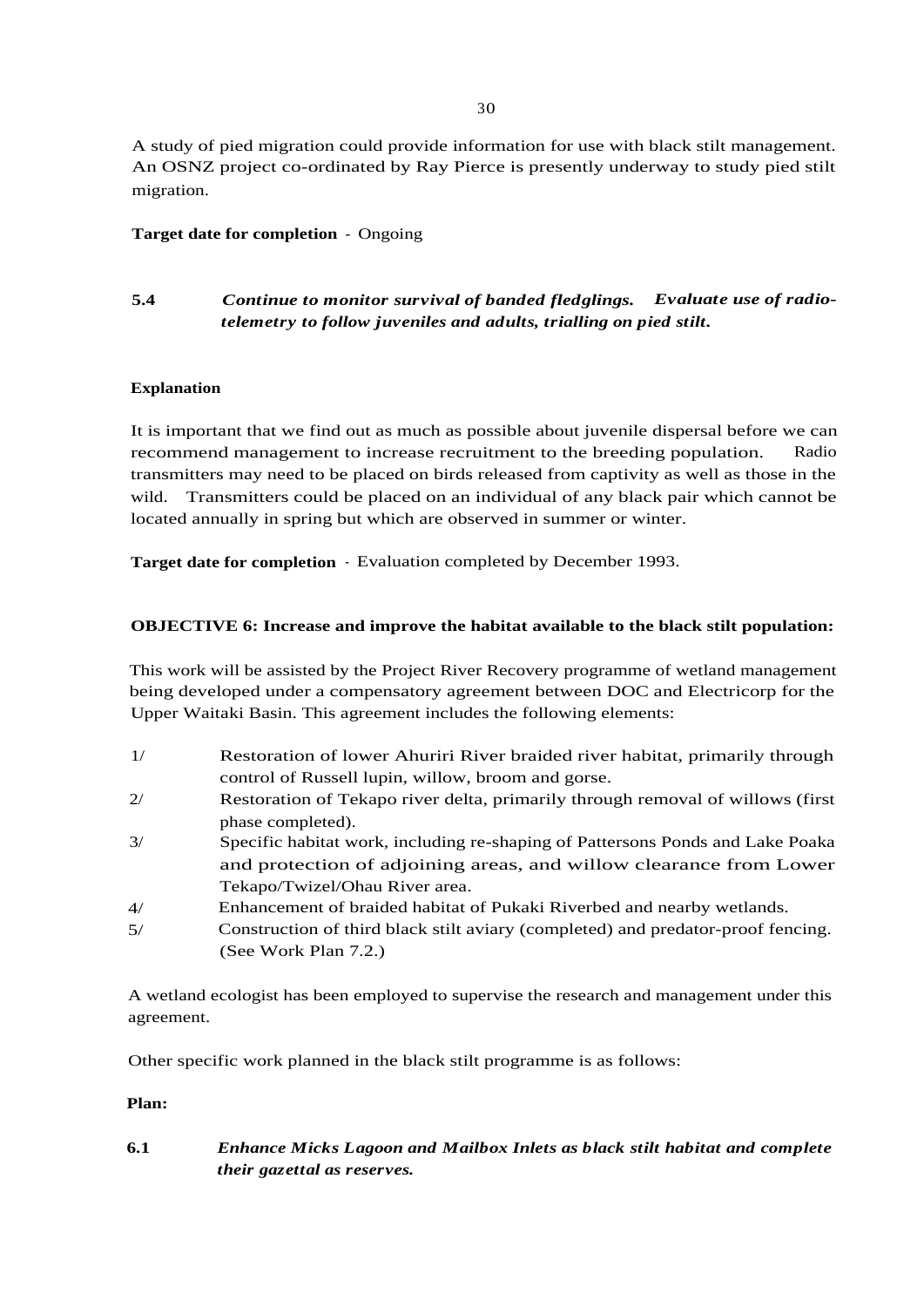| 1/ | Sample existing invertebrate fauna of these wetlands and research means of    |  |  |  |
|----|-------------------------------------------------------------------------------|--|--|--|
|    | increasing the numbers of those species which are taken by stilts.            |  |  |  |
| 2/ | Research other means of encouraging birds to nest in these areas, e.g. use of |  |  |  |
|    | dummy birds.                                                                  |  |  |  |
| 3/ | The drains at Mailbox Inlet may<br>Trial different water management regimes.  |  |  |  |
|    | requiring clearing.                                                           |  |  |  |
| 4/ | Gazette as reserves.                                                          |  |  |  |
| 5/ | Increase area of wetland habitat used by stilts by earthmoving.               |  |  |  |

# **Explanation**

These have been important nesting areas for black stilts in the past, fledging many chicks from within the safety of the predator-proof fenceline. No black stilts have nested in the two exclosures since the 1985/86 breeding season. Pierce (pers. comm.) suggests that this is due to a decline in the invertebrate population. Numbers of pied stilts using the area have also decreased. The addition of straw onto wetlands has been shown to increase invertebrates by providing cover and releasing nutrients slowly into the water column (Street, 1982) and may be an option here.

The two areas have artificial controls holding water levels at desired heights. The past few years management has tended to flood the areas in winter and then slowly drop them from spring through summer. To better utilise the insect flush created when an area is flooded, the levels should be raised earlier (just before breeding in September).

# **Target date for completion**

Gazettal: by December 1995; research: commenced at Ruataniwha Springs (6.2 below) and ongoing.

| 6.2 | Develop pastoral lease land adjacent to Ruataniwha Springs for black stilt<br>feeding and nesting habitat. |
|-----|------------------------------------------------------------------------------------------------------------|
| 1/  | Finalise lease agreement with Electricorp and Omahau Station for the land                                  |
|     | required for management.                                                                                   |
| 2/  | Construct a series of ponds/weirs and divert water to flood as much of the 70                              |
|     | ha as possible.                                                                                            |
| 3/  | Monitor vegetation growth and insect colonisation.                                                         |
| 4/  | Erect predator-proof hence around developed area.                                                          |
|     |                                                                                                            |

# **Explanation**

Water has been piped from Lake Ruataniwha to old riverbed channels below the captive breeding site. Black stilts presently feed on small existing ponds in this area. Both wild and captive-released birds use the area, but nesting has not occurred for several years. Released juveniles remain around the aviary ponds and on this area for several weeks after being placed in the wild. Developing more ponds should provide them with additional feeding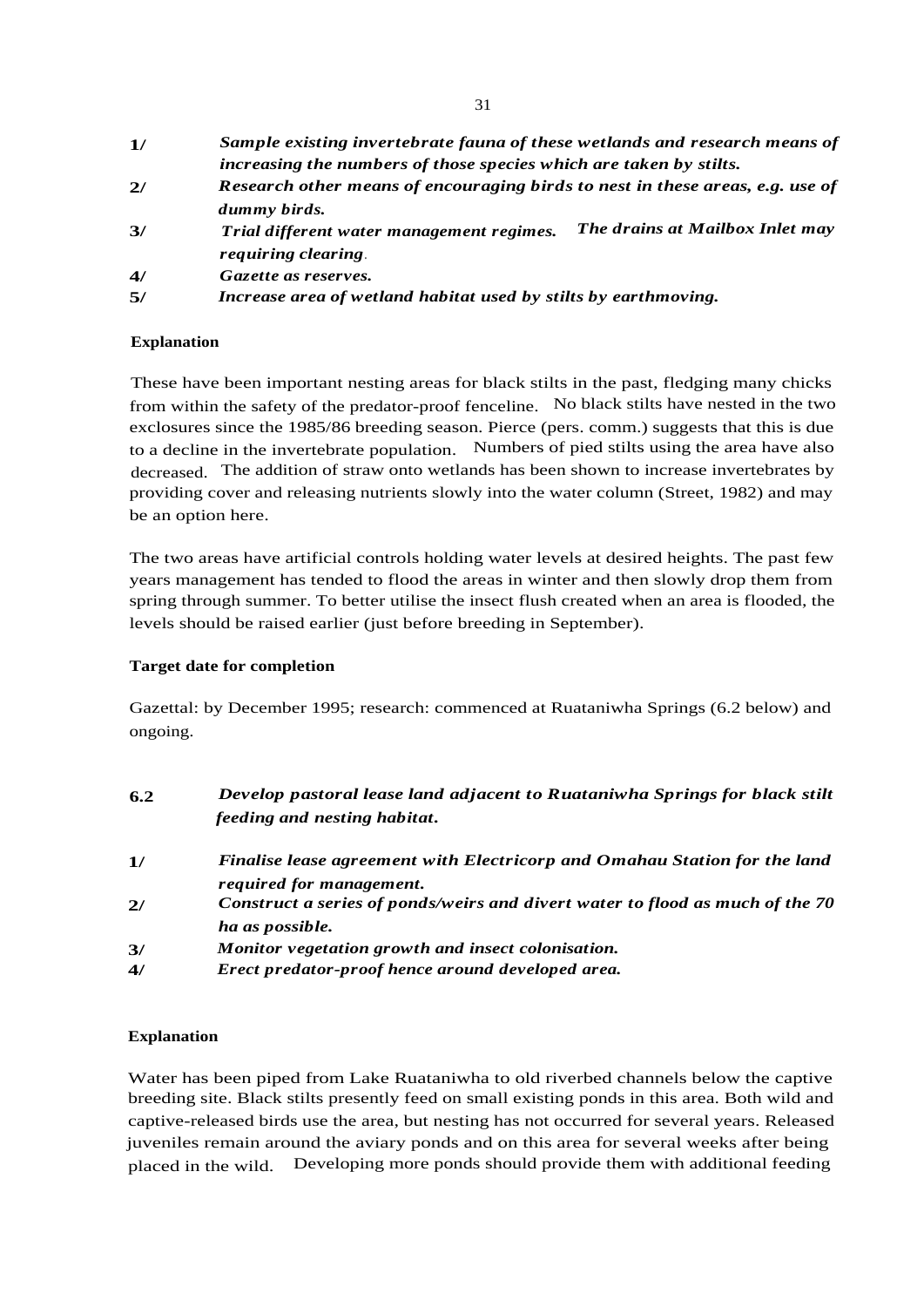areas in a potentially safe habitat (once externally predator fenced). As this species generally returns to its natal catchment to breed, it is likely that captive-released juveniles could nest in the developed area (since the area is within 1km of the aviaries). Wild stilts are also attracted to captive birds held in the aviary, spending several weeks of the year in the area. An increase in available feeding habitat could induce them to stay longer.

The first choice of black stilts for nesting areas tends to be braided riverbeds. There is therefore no substitute for this type of habitat. In years of unstable river flows however, adjacent swamp habitats are utilised for nesting. For example, Airport swamp near the lower Ohau river was the nesting area for 2 black and 1 mixed pairs in the 1983/84 season, 1 mixed pair in 84/85 and has not had black stilts nesting on it since then.

In times of water spillage from the Ruataniwha dam, the 70 ha area would provide alternative feeding areas for wild stilts of the lower Ohau river.

When vegetation growth can be adequately controlled and stilts are feeding and/or nesting regularly within the area, a predator proof electric fence is to be erected around the developed area.

The development at Ruataniwha is to be covered under the Electricorp agreement.

# **Target date for completion**

Lease agreement: by March 1994; habitat flooding: ongoing; fencing: by 1993; monitoring: ongoing.

# **6.3.** *Manage key wetland areas for black stilts.*

# **Explanation**

Wetlands in the Mackenzie Basin require different levels of management to maintain or increase their suitability for black stilt nesting or feeding habitat. The Department should seek a say in the management of such areas. It would have the greatest control if areas were under Crown ownership and gazetted as reserves and this may be achievable in some cases. However in many cases, the negotiation of covenants or management agreements with existing private owners will achieve the desired results.

# **1/** *Obtain management agreements or ownership of the following wetlands:*

# **2/** *Undertake appropriate management.*

Each wetland has its own desired management regime. This may include fencing (F), control of grazing (G) (note: grazing by sheep is the preferred method of control but safe chemical sprays may be used where necessary), control of water levels (W), control of vegetation (V),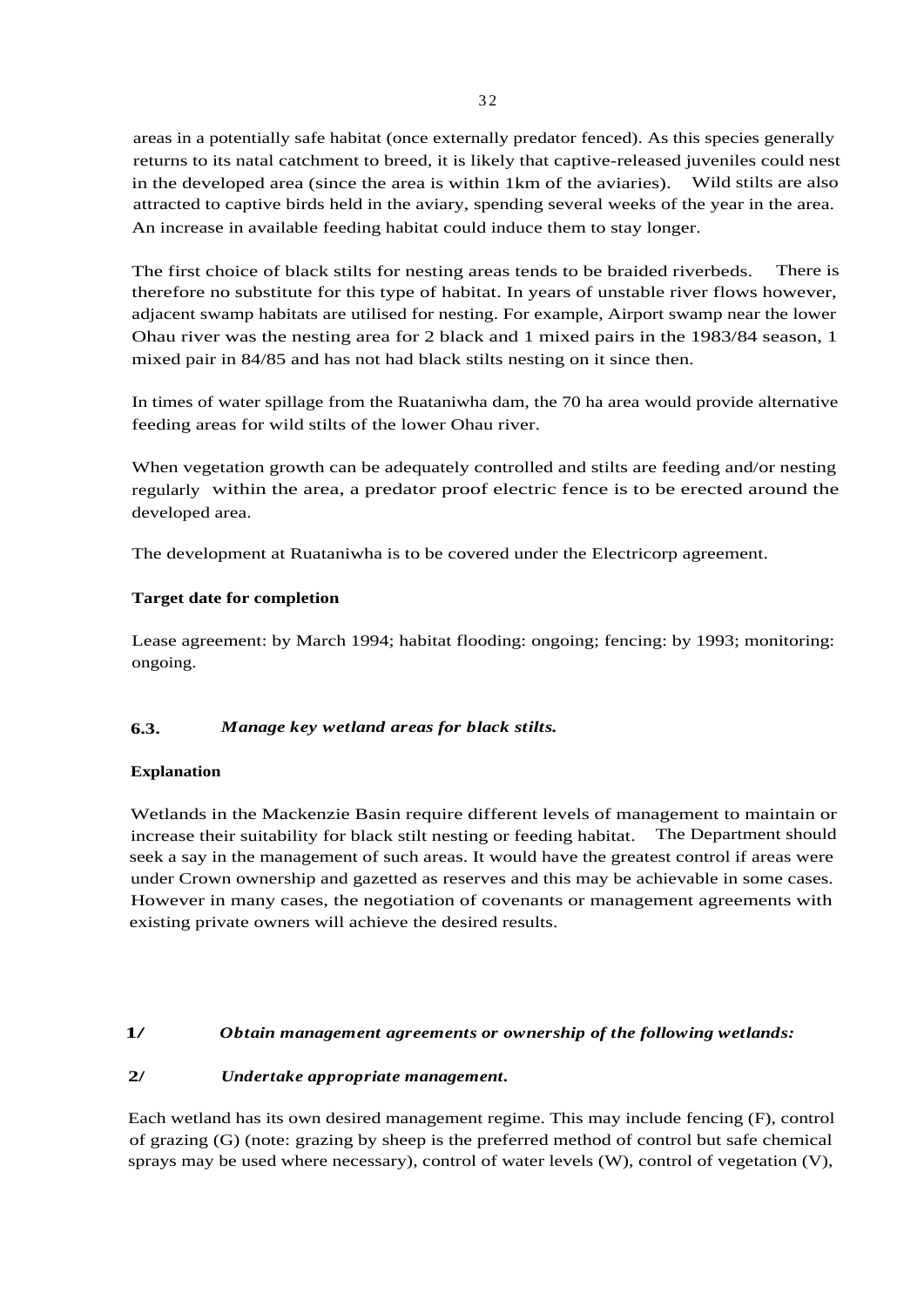control of predators (P), or control of recreational use (R). These are indicated alongside each.

It is difficult to set time-frames and priorities in this area for opportunities may need to be taken as they arise. The priorities given are intended as a guide based both on the relative importance of areas to stilts, an assessment of the relative ease with which management influence may be obtained, and the likely threats to each habitat.

#### **Priority 1: Unoccupied Crown Land:**

Obtain management rights or acquire as reserves.

**Ahuriri Riverbed -** (Note: a Conservation Order is in place which safeguards against major water extraction schemes). Management: W V P

**Cass Riverbed** Management: G W V P

**Lower Tasman Riverbed** Management: V R

**Godley & Macauley Riverbeds** Management: G W V P

#### **Explanation**

Riverbeds are the most frequently used stilt habitats and ones most likely to benefit from departmental management. Nesting may be threatened by cattle grazing, anglers and off-road vehicles. Recreational use of riverbeds is increasing and there may need to be agreement for this to be restricted over the short period in which nesting stilts are vulnerable.

#### **Priority 2: Pastoral leases:**

Obtain management agreements, covenants or acquire as reserves.

Areas are set out in three groups according to their existing or potential value to black stilts (high, medium or low).

**High Value:**

**Ben Avon Wetland** Management: F G

**Birchwood Wetlands - QEII** Covenant under negotiation Management: P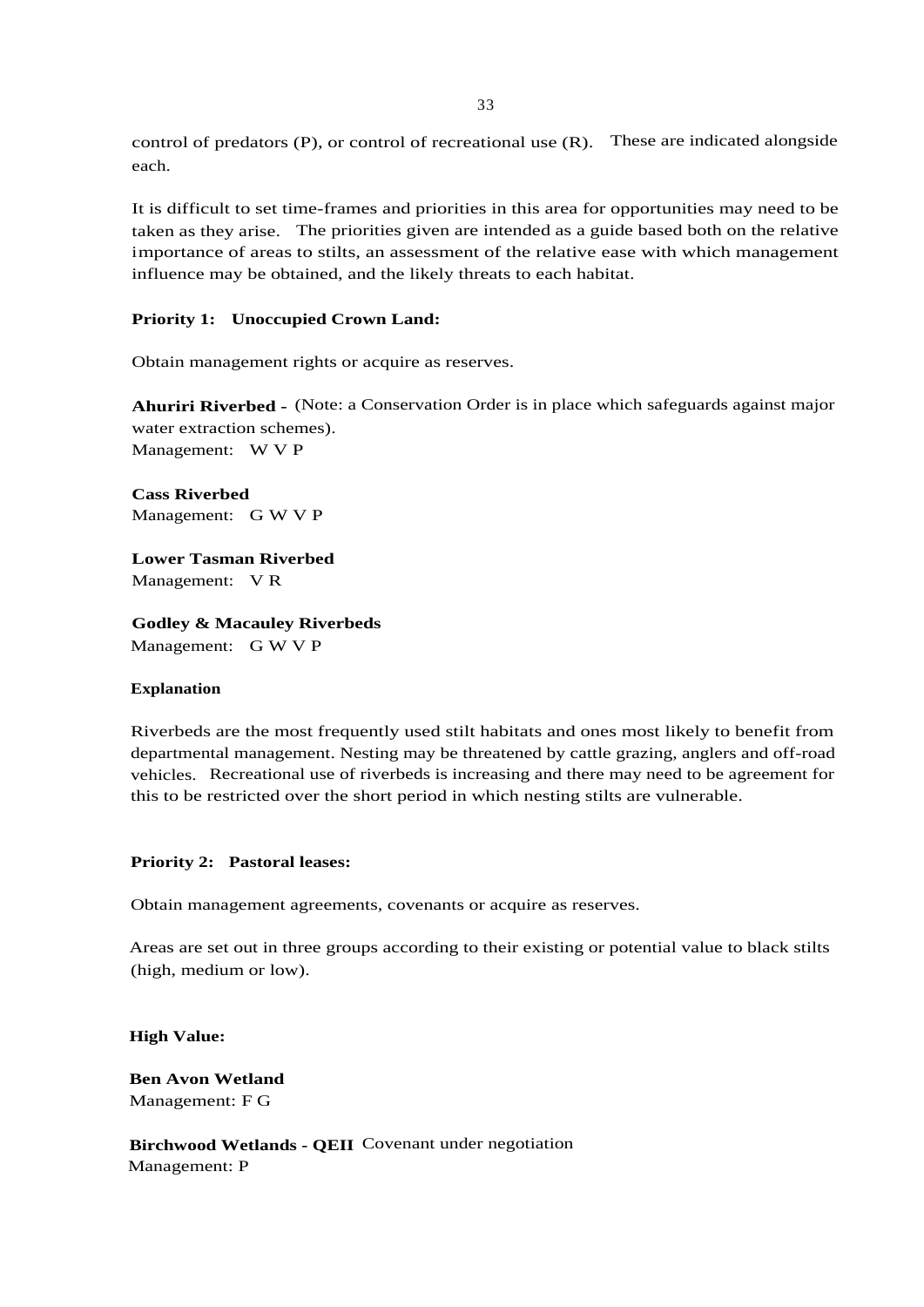**Big Tarn** Management: G W

**Glentanner Swamp - QEII** Covenant under negotiation Management: P F G

**Swamp adjacent to Lake Poaka** Management: V P

**Cass Riverbed (part)** Management: V P G W

**Macauley Wetlands** Management: F G P

**Glenmore Tarns**

Management: G

**Medium Value**

**Godley Riverbed (part)** Management: G W V P

**Macauley Riverbed (part)** Management: G W V P

**Low Value**

**Airport Swamp** Management: F G W P

**Lake Merino Wetland** Management: V W P

**Joseph Swamp** Management: G

# **Explanation**

Most of these areas are wetlands and they may have conservation values for many species. They are of most significance to stilts during years of frequent flooding of rivers when they may be used for nesting. Some may only be under threat if current farming practices are altered.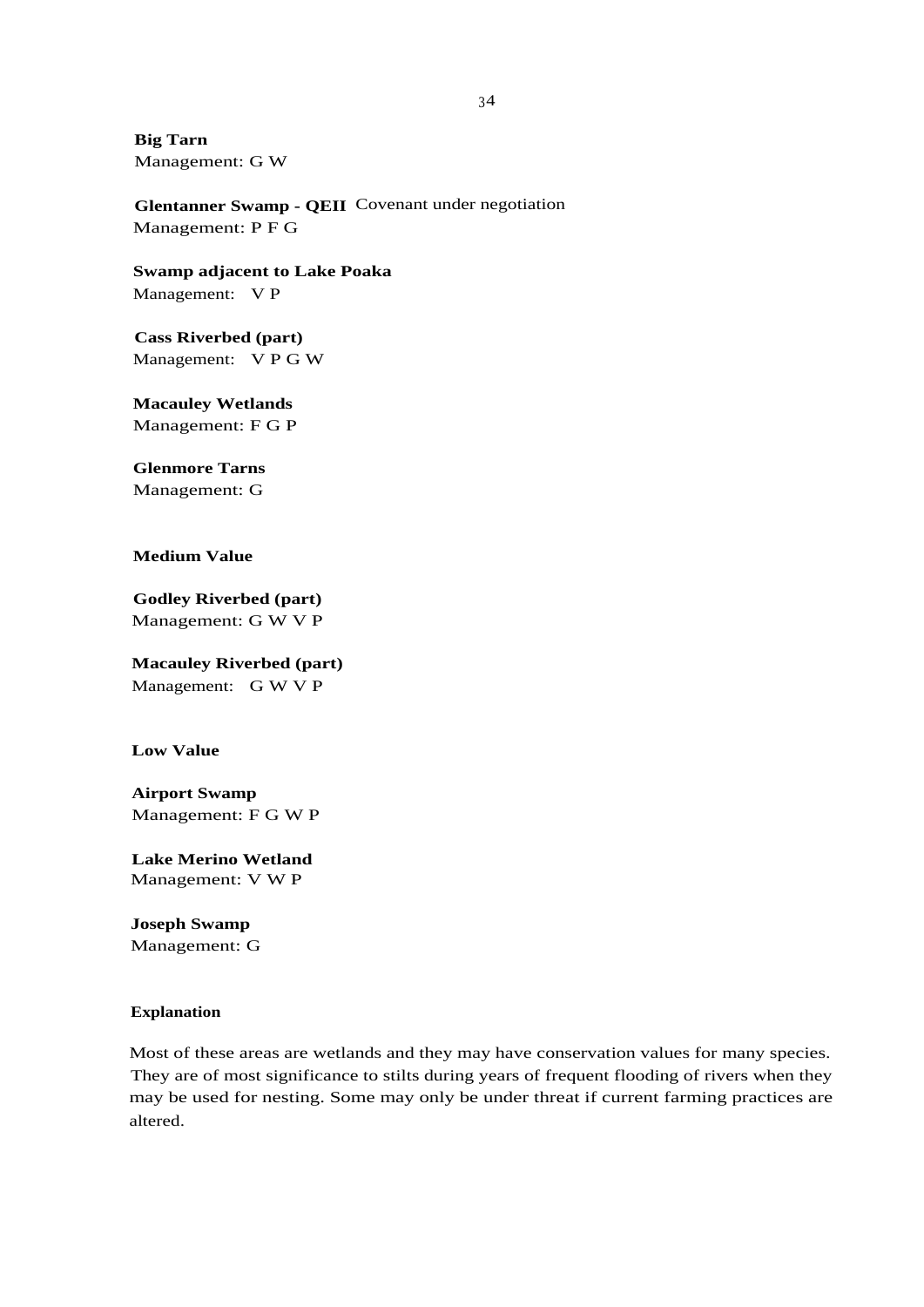#### **Priority 3: Ex-Electricity Reserves:**

Obtain management rights or acquire as reserves.

**Lake Poaka** Management: F V W G R P

**Tekapo Riverbed -** Flow rates were agreed during the negotiations over the renewal of Electricorp's water right. Management: P (continuing) V W

**Pukaki Riverbed -** Flow rates were agreed during the negotiations over the renewal of Electricorp's water right. Management: P (continuing) V W

**Upper Ohau Riverbed -** Flow rates were agreed during the negotiations over the renewal of Electricorp's water right. Management: V W

**Lower Ohau River Terraces** Management: P (continuing) W F G

#### **Explanation**

In general these areas are less under threat from changes of management than pastoral leases, so they are accorded lower priority. Management rights may however be easier to obtain.

#### **Priority 4: Freehold Land**

#### **Homestead Tarn**

Management: P (continuing)

Note: This is an important post-breeding feeding habitat and is apparently not threatened by development under current ownership. A covenant or management agreement could be requested.

# **6.4.** *Carry out additional weed control work.*

- **1/** *Ensure that weed control strategies are included in any management plans drawn up within the Mackenzie Basin.*
- **2/** *Undergo a public relation exercise alerting people to the problems caused by lupin plantings in particular and evaluate the need for lupin to be considered a noxious weed. (This work is also an integral part of the Project River Recovery programme).*
- **3/** *Investigate methods to control the spread of subsequent vegetation into newly developed wetland areas.*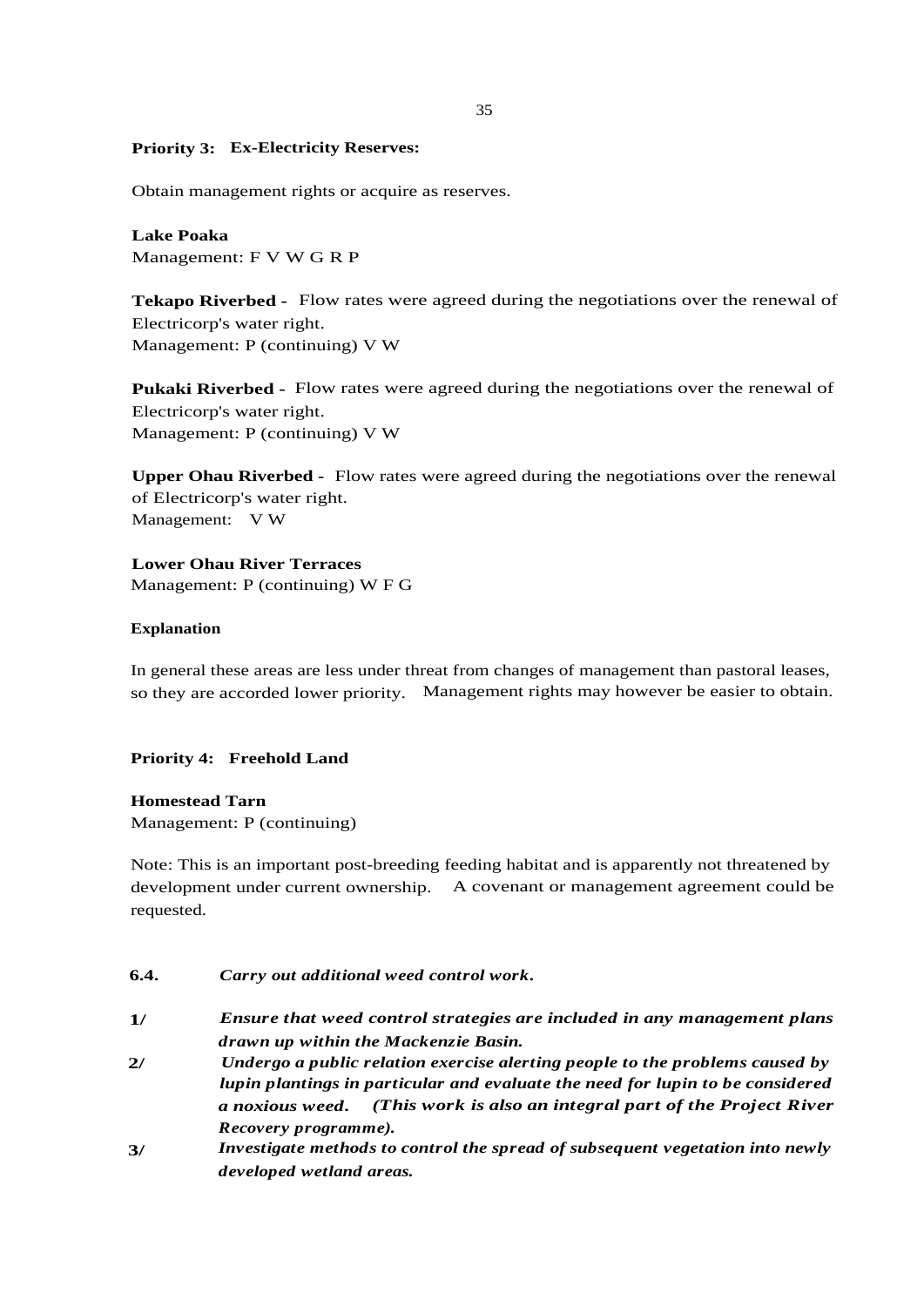**Target date for completion** - Ongoing.

**6.5.** *Attempt eradication of lupin on the Tasman river and prevent lupin establishment on the Cass, Macauley, Godley, Dobson, Hopkins, lower Ohau, Pukaki and Tekapo rivers.*

Strategies for lupin control are to be developed along with continuing research under the Electricorp agreement. Aerial photography should be used for early detection of spread into new river systems.

**Target date for completion** - Ongoing.

# **AIM 3: MAINTAIN A CAPTIVE POPULATION AND IMPROVE ITS PRODUCTIVITY TO PROVIDE THE MAXIMUM NUMBER OF BIRDS FOR RELEASE INTO THE WILD.**

The main management aim for the captive population is to provide as many young birds as possible for release to supplement the wild population. A secondary aim is for it to at least become capable of sustaining itself - i.e. so that if no young birds were removed from it for release it would maintain itself or increase. The detail of the programme to achieve these aims will be set out in a captive management plan (currently in draft form).

The immediate goals of the captive breeding programme are:

- 1/ to release sufficient numbers of young birds (ideally 15-20 from 6 pairs) to ensure that at least 50% (7-10) survive and adapt to the wild each year. This level of production compares with the three of the past four years' wild management where 10-13 chicks have fledged each year.
- 2/ to develop the ability to readily form pairs and house them in captivity.
- 3/ to establish the facilities to hold six pairs at Twizel

The captive population of black stilts can provide an insurance against a catastrophe threatening total loss of the wild population. To achieve this, production in captivity must be sufficient to offset mortality, and expertise needs to be developed and documented to ' rescue' birds from the wild (as eggs, chicks or adults) and to pair and breed them in captivity.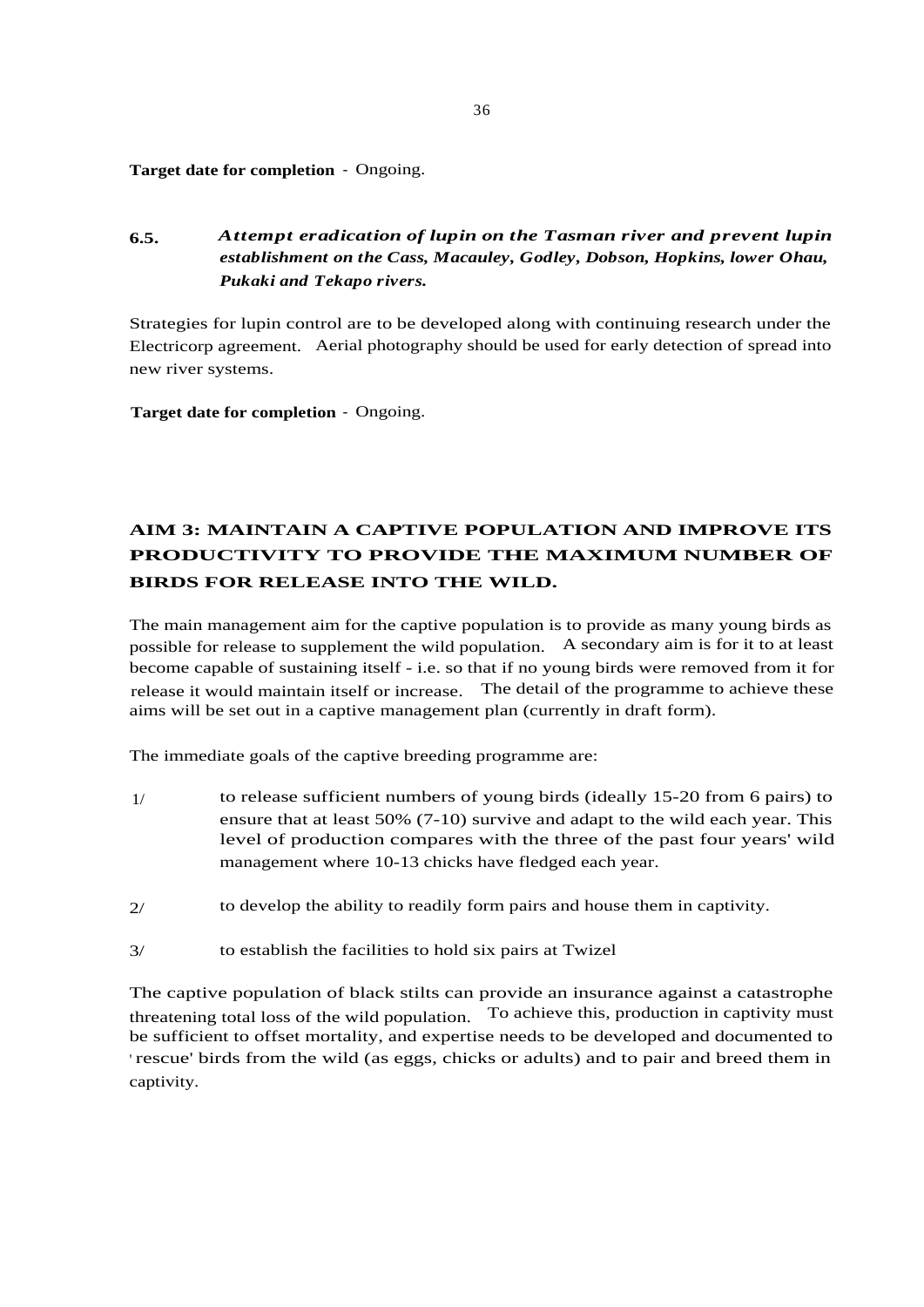# **OBJECTIVE 7: Complete the development of a captive management plan.**

This plan sets out in detail how birds are managed between the different institutions involved, to achieve the agreed goals of the captive programme. Completion of this plan is the responsibility of the black stilt captive-breeding co-ordinator in liaison with other holders and the Threatened Species Unit.

The plan will adopt the following principles:

- 1/ All black stilts held in captivity will be part of the overall recovery project for the species. Transfers of individuals between holders will be based on the recommendations of the black stilt captive breeding co-ordinator.
- 2/ In general all spaces available to house breeding pairs at Twizel should be filled first, before pairs are kept at other captive locations. The most productive pairs should be held at Twizel. Stock over and above the 6 pairs that Twizel can accommodate may be housed at whichever facility is most suitable at the time. Unpaired stock will be flock- mated at other facilities (currently National Wildlife Centre (NWC) and Kiwi & Birdlife Park (Queenstown)) each winter. Any resulting breeding pairs will be housed at the NWC or Queenstown until chicks fledge, when the whole families will then be transferred to Twizel. The juveniles will be released into the wild at 9 months and the pairs retained at Twizel. When all captive spaces are filled, any eggs laid will be sent for fostering (transport by air) or parent-reared juveniles will be liberated at Twizel.
- 3/ Birds in the breeding programme may be held on public display if this is not considered likely to reduce their productivity.

The captive management plan identifies the following two major tasks:

- 1/ Bring in eggs from nests in the wild each breeding season; either hand-rear and house in captivity as future brood stock, or rear and house next to captive adults until 9 months of age then release.
- 2/ Hold breeding pairs and release their parent-reared offspring to the wild at nine months of age.

# **OBJECTIVE 8: Undertake research to improve captive rearing success.**

#### **Plan:**

| 8.1. | Observe behavioural interactions during flock-mating of captive stock. |
|------|------------------------------------------------------------------------|
| 8.2. | <i>Identify steps taken to form successful breeding pairs.</i>         |

**8.3.** *Develop artificial insemination techniques.*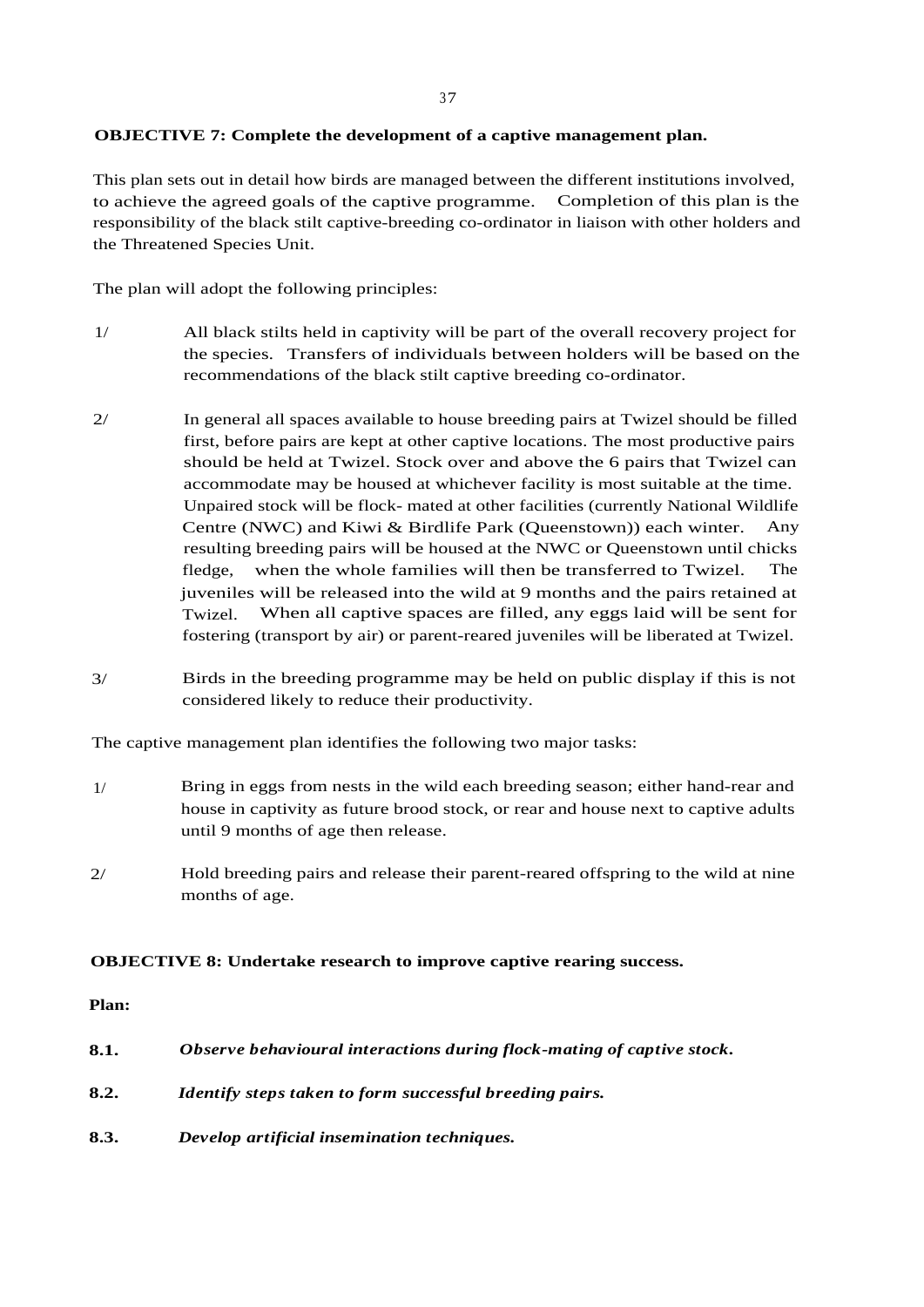#### 38

#### **Target date for completion** - December 1993

Observations aimed at determining answers to these questions are all underway at present, being carried out by the resident aviculturalist at Twizel.

# **OBJECTIVE 9: Undertake research on release techniques to maximise recruitment of captive birds into the wild breeding population.**

**Plan:**

#### **9.1.** *Experiment with different methods and timings of release of juveniles.*

#### **Explanation**

Restricting the human rearing contact to the time taken for chicks to fly could reduce taming. Housing next to family groups would allow these juveniles to hear parent alarm calls and experience behaviour of nearby stilts. One chick reared in 1988 in this way was very wary of humans and appeared "wilder" than a nearby parent- reared juvenile. Unfortunately the juvenile died before it could be released. Four black x 'node F' chicks were hand-reared in 1990/91 for release in the first trial of this technique. Research is planned to train the juveniles due for release in 1993 to recognise key predators.

**9.2.** *Monitor post-release survival. Investigate use of radio-telemetry. (See plan*

# **AIM 4: ESTABLISH A SELF-SUSTAINING POPULATION ON A PREDATOR-FREE ISLAND.**

An assessment should be made of islands suitable for black stilt in the short-term. There are sufficient black stilts not contributing to the breeding population to supply founders for an island population. There may be advantages in using 'dark' hybrid stilts ('nodes F to I') to maximise the genetic variation available to the new population.

# **OBJECTIVE 10: Evaluate possible islands available for black stilt.**

A preliminary assessment indicates the following islands may be priorities for consideration (B. D. Bell pers comm to R Pierce, DOC Northland 28/5/91):

#### 1/ Pitt Island, Chathams

*5.4.).*

- pied stilts not present; weka and cats present.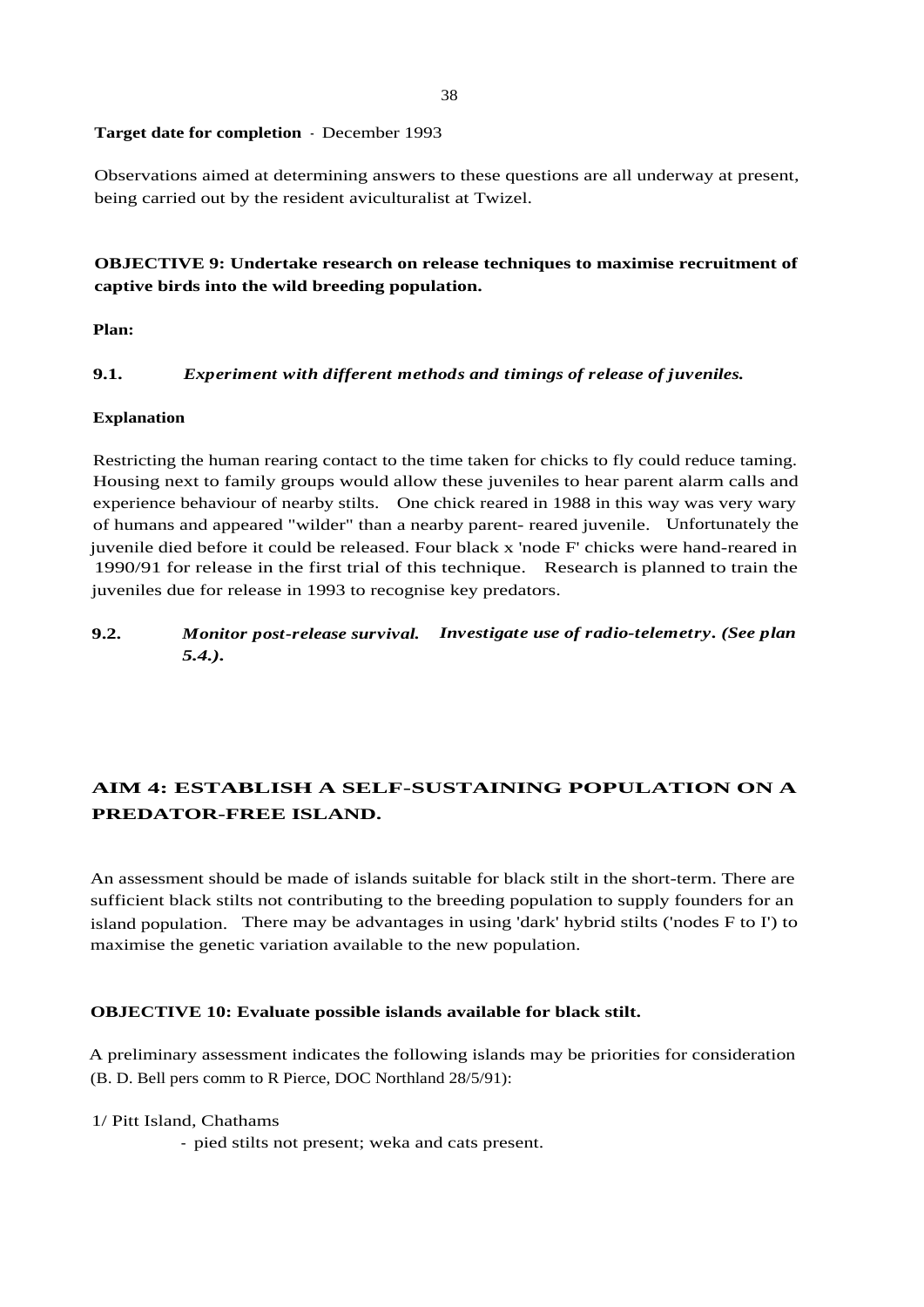#### 2/ Main Chatham

- pied stilts present but not firmly established; cats, wekas, Norway and ship rats present.

3/ Great Barrier Island

- pied stilts present but not in great numbers; cats and rats present.

4/ Great Mercury Island

- privately owned; may not be sufficient suitable habitat; cats and ship rats present.

5/ Ruapuke

- Maori owned; may not be sufficient habitat; predators probably include cats and rats.

Further investigations are needed, including an assessment of the feasibility of predator eradications and possibly field visits, before a final recommendation can be made.

#### **Target dates for completion**

Habitat requirements defined and preliminary assessment of islands - January 1992; final assessment - January 1993.

# **OBJECTIVE 11: Undertake evaluation of methods for establishing an island population.**

This evaluation should address means of minimising the risk of birds flying to the mainland. Incubating eggs and rearing chicks on site is one possible option.

**Target date for completion** - June 1993.

# **OBJECTIVE 12: Prepare a transfer proposal and, if accepted, carry out transfer.**

The transfer guidelines for indigenous terrestrial fauna and flora produced by Protected Species Policy Division in 1990 provide a framework for assessing any transfer.

**Target date for completion** - 1995 (may depend on successful predator eradication programmes).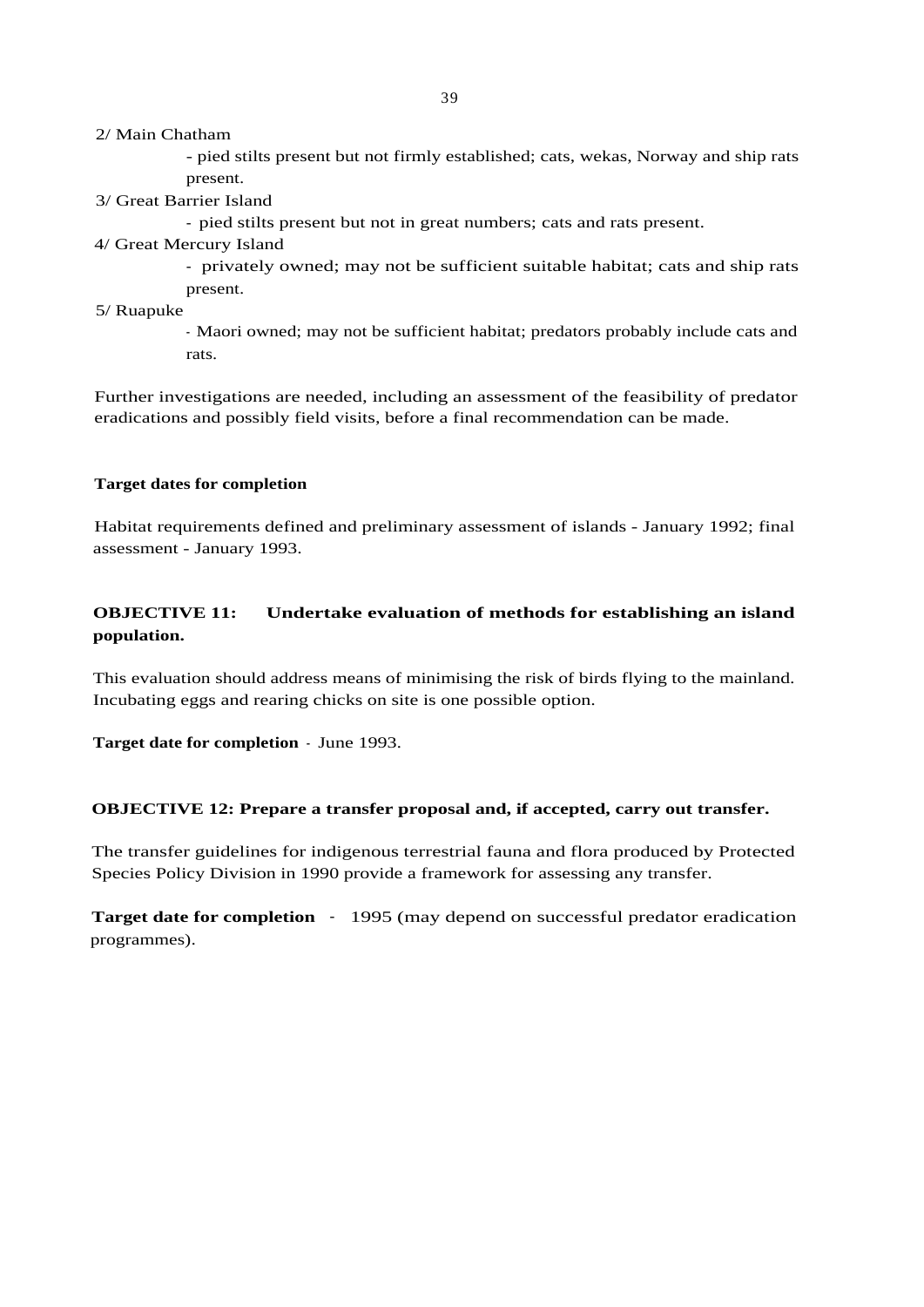# **AIM 5: ENCOURAGE PUBLIC INTEREST IN AND SUPPORT FOR THE PROGRAMME THROUGH ADVOCACY AND EDUCATION.**

The black stilt and its conservation have featured in several popular books and television documentaries and many New Zealanders may be aware of its existence. The difficulties of managing it on the mainland have been aired in popular articles, emphasising the problem of hybridisation with pied stilts. Advocacy on behalf of the recovery programme should emphasise the flexible and experimental approach being used to overcome several problems facing the species, of which hybridisation is just one. This approach involves careful integration of work in the wild and captivity. The public should be made aware of the progress that has been made, the population increase that has been associated with management. Publicity could be generated as a result of each breeding season so the public can share the 'ups' and 'downs' of the programme to better identify with it. Emphasis should be on factors people can relate to, eg the influence of a hard winter, major floods, the high or low rabbit population.

The target audiences for advocacy should be those with most potential influence over the programme. Local farmers and recreational users of riverbeds and wetlands would be two priority groups. Electricorp, local government planners and departmental managers would be others.

The black stilt should be used as a 'flagship' species to focus public interest on braided river and wetland habitats and the threats they face. Measures taken to conserve or improve these habitats for black stilt will benefit many other species of lower public profile.

# **OBJECTIVE 13: Increase the opportunities for the public to view black stilt in the wild together with supporting display material.**

# **Plan:**

# **13.1.** *Complete development of viewing hide and display room on existing captive management site, overlooking first breeding aviary.*

# **Explanation**

A display room and adjacent hide for public and management viewing has been constructed on the terrace overlooking one of the breeding aviaries, in response to an increased demand to view black stilts. Small viewing aviaries nearby house birds for display. The project was funded by a \$112,000 NZTP CAPS Grant. Some displays still require completing and the site tidied.

**Target date for completion** - 1992.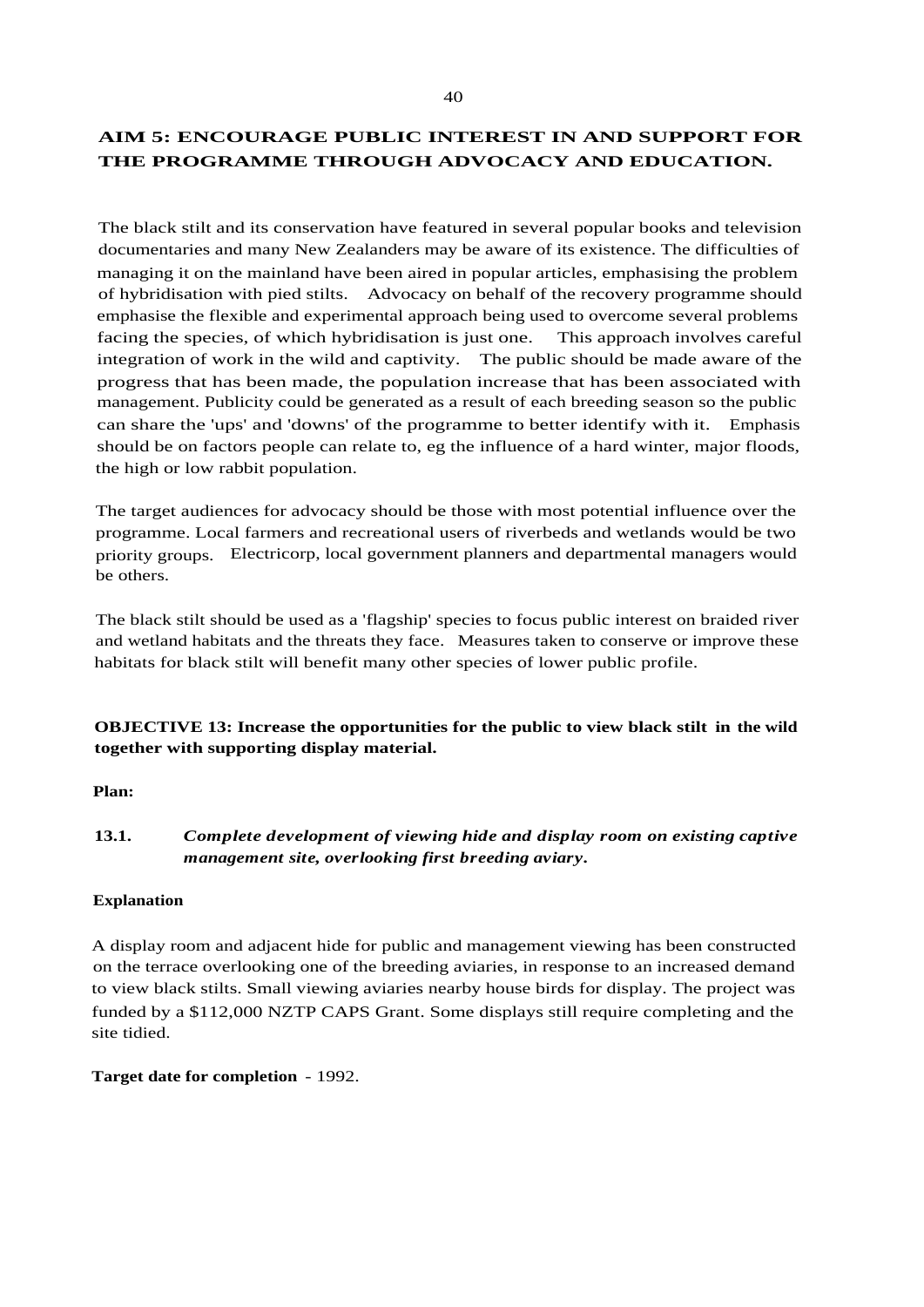# **13.2.** *Encourage public to view black stilts in a way that minimises disturbance to wild birds.*

#### **Explanation**

Because of the parlous state of the wild population, it may be necessary to attempt to restrict public access to view pairs during critical stages of the breeding season. People should be encouraged to view birds at the viewing hide (13.1. above). Requests by individuals or organisations to photograph or film nesting birds should be considered on their merits by the leader of the black stilt field programme. It is important that the reasons for any restrictions are fully explained to the public.

**Target date for completion** - ongoing.

# **13.3.** *Investigate potential sponsorship for a tourism/wetland development further down Ruataniwha Springs for public viewing of captive and wild black stilts.*

#### **Explanation**

This concept was developed by Boffa, Miskell and Partners, Christchurch as a more elaborate viewing and education centre than the present management site. It would look over the habitat created (Work Plan section 6.2.) and back to the aviary site. This development would require outside funding though DOC would need to retain some control over its operation, so that it could be closed to viewing for periods if required in the interests of the black stilt management programme. It would only be considered once the Ruataniwha habitat is fully developed and being used by black stilts.

**Target date for completion -** 1995.

**13.4.** *Encourage active participation by schools - e.g. support of a black stilt nest or a captive bird.*

**Target date for completion -** ongoing.

# **13. CRITICAL PATH**

The Critical Path outlines the relative effort to be put into each objective each season. However it should be treated as a guide only. The final programme will be based on recommendations made by the Recovery Group. The Group has recommended that in 1992/93 most eggs will be collected from the wild for captive rearing and release of juveniles (within Obj.7), leading to a reduced emphasis on egg manipulation and predator trapping (Objs.  $1 \& 2$ ). It is assumed in the path below that this approach will be carried out every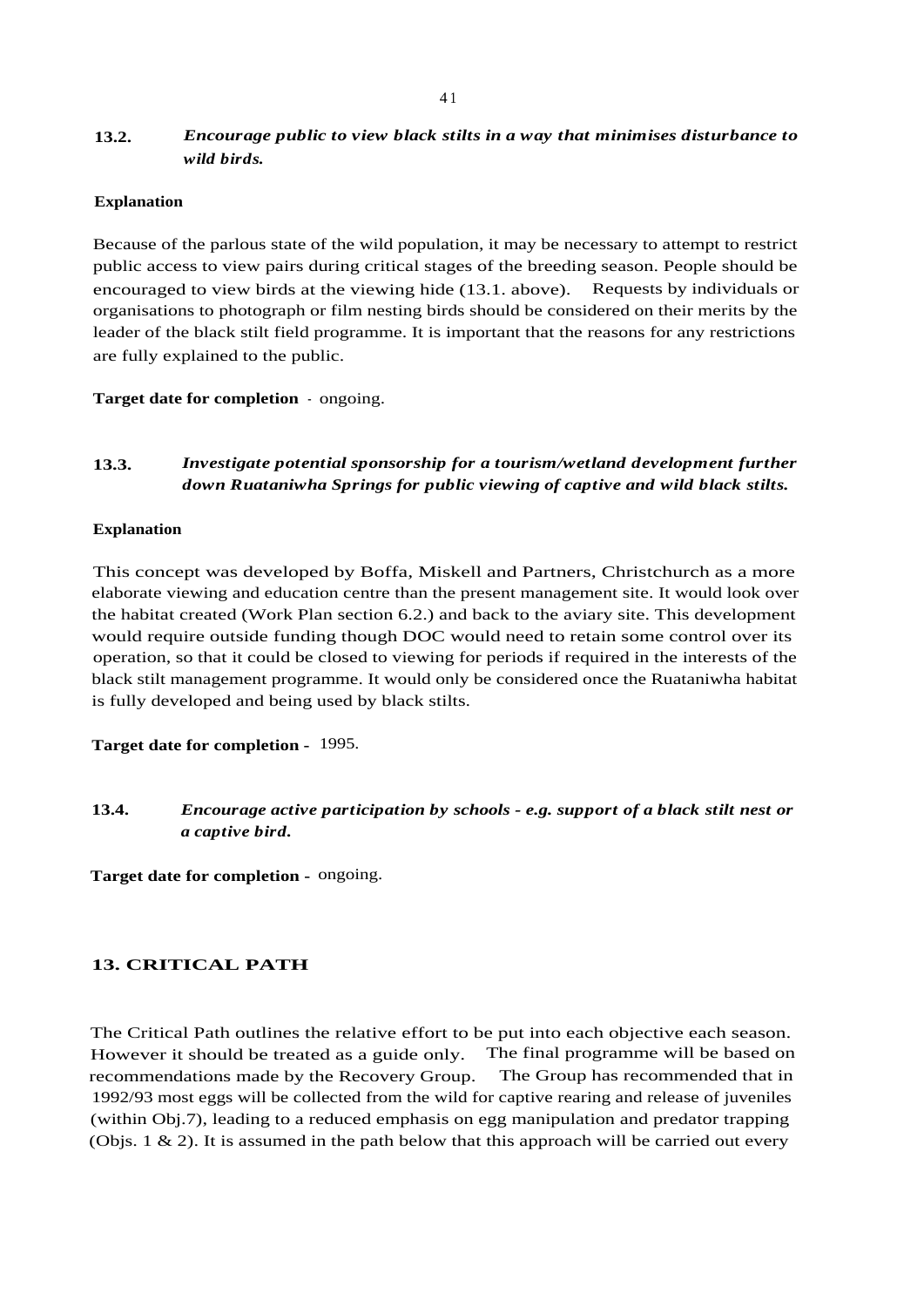second season, however it may be applied more frequently. This will depend on the results achieved which will be monitored within Objectives 5 and 9.

| Objective                | 1992/93 | 1993/94 | 1994/95 | 1995/96 | 1996/97 |
|--------------------------|---------|---------|---------|---------|---------|
| 1. Egg manipulation      |         |         |         |         |         |
| 2. Predator control      |         |         |         |         |         |
| 3. Research productivity |         |         |         |         |         |
| 4. Maximise breeders     |         |         |         |         |         |
| 5. Census/monitoring     |         |         |         |         |         |
| 6. Habitat management    |         |         |         |         |         |
| 7. Captive management    |         |         |         |         |         |
| 8. Research (captive)    |         |         |         |         |         |
| 9. Research (release)    |         |         |         |         |         |
| 10. Island evaluation    |         |         |         |         |         |
| 11. Research (transfer)  |         |         |         |         |         |
| 12. Island transfer      |         |         |         |         |         |
| 13. Public awareness     |         |         |         |         |         |

Key:

Level of effort:  $--- Low$ High

# **14. RESEARCH PRIORITIES:**

Research programmes are identified under several objectives within the critical path. The priorities recommended by the Recovery Group for 1992/93 are as follows:

Research impacts on predator regimes of different levels of rabbit abundance (Obj. 2.3).

Research methods of enhancing wetland habitats for black stilts (Obj. 6.1.) .

Research different captive rearing and release methods, including the training of birds to recognise predators (Obj. 5.4., 9.1).

Priorities in later seasons will be determined by the results to hand at that point.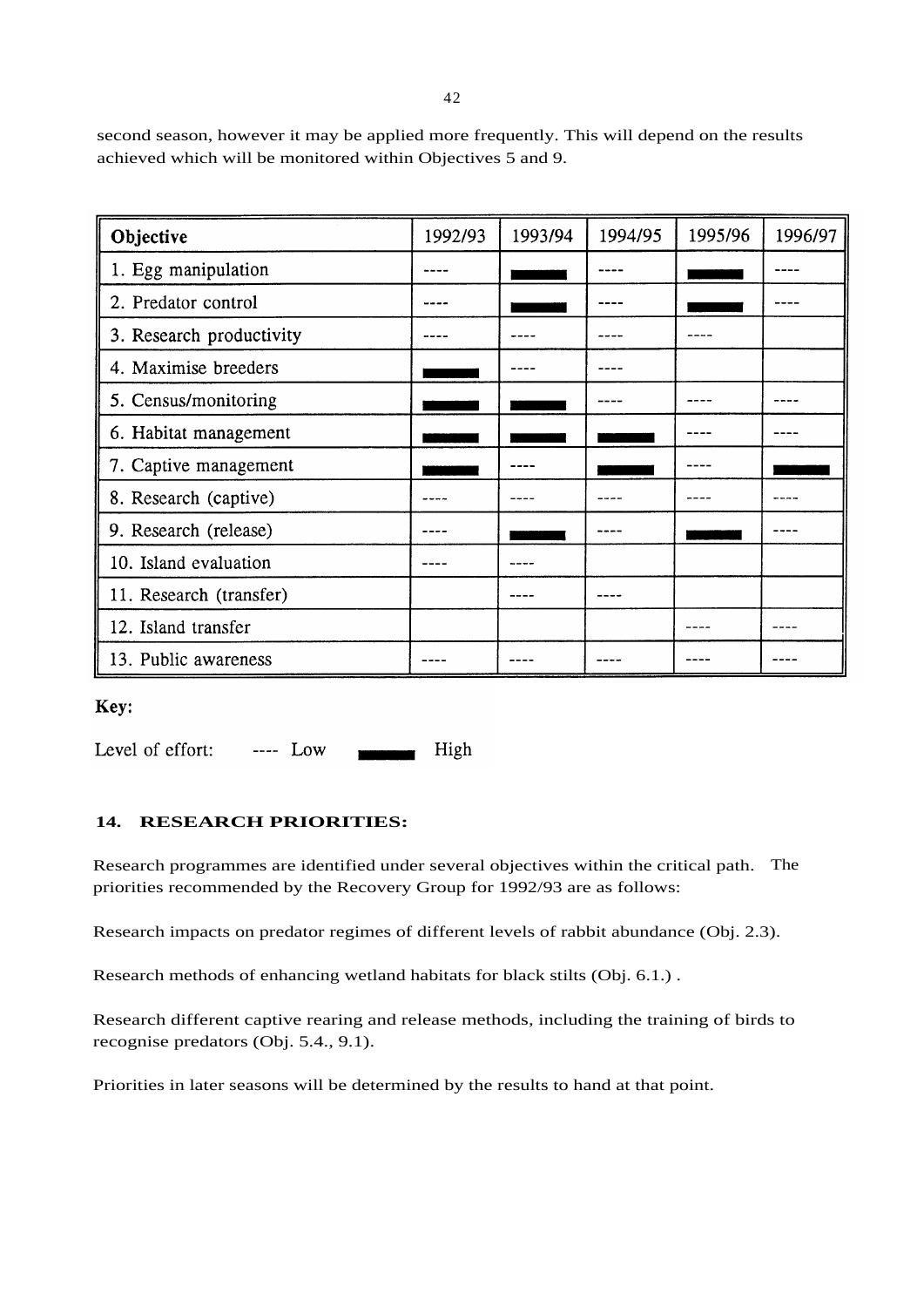# **15. STAFF RESOURCES AND COSTS**

Three staff (2 salaried, 1 wage-worker) with a primary responsibility for black stilts are essential to the project throughout the year. One salaried staff heads the project and oversees breeding season management, general wildlife duties (water rights, habitat purchase (enhancement etc) during the entire year, supervision of new projects (eg. habitat development, fencing etc), writing of reports and information as requested from regional/head office.

A second salaried person is responsible for maintenance and development of the captive breeding facility, general duties, overseeing tourism activities and assisting with wild management throughout the year.

One full-time wage-worker monitors year-around survival and location of all wild black stilts, assisting with trapping, nest location and all other management activities in the breeding season, takes over salaried staff responsibilities when they are unavailable.

Two additional wage-workers are necessary during the breeding season, one largely to assist with predator trapping and general field management, and the other for the incubating and rearing facility.

Three vehicles are currently in use during the year by project staff. They travel up to 150 km each day during breeding season monitoring of nests. Vehicle running costs for this project total 8% of it's operating budget, compared with a regional average of 5%. Two of these vehicles are 4-wheel drive, essential to completing field work through rivers, snow, riverbeds etc. In addition, 2 more vehicles are needed during the breeding season for seasonal wage-workers. To be useful to the project, each staff person must work independently. At least one of the 2 seasonal vehicle requirements could be a motorbike, for use with local trapping on the Ohau, lower Ahuriri. In some years where trapping is required in the Upper Ahuriri, Cass river etc, a truck would be more suitable. Vehicles should be replaced every three years.

A staff house is available in Twizel for accommodating seasonal staff, and a small building at the aviary site houses the aviculturalist in charge.

One part time or seasonal staff person is required to supervise public viewing of captive black stilts. This cannot be done using existing staff, except during winter and low demand periods outside of the breeding season.

Under the Electricorp contract the following additional staff will have direct or indirect involvement with the stilt programme:

- 1/ Wetland ecologist carry out and supervise research programme
- 2/ Full-time technical assistant assisting l/.
- 3/ Two seasonal assistants for seasonal surveys, monitoring, etc.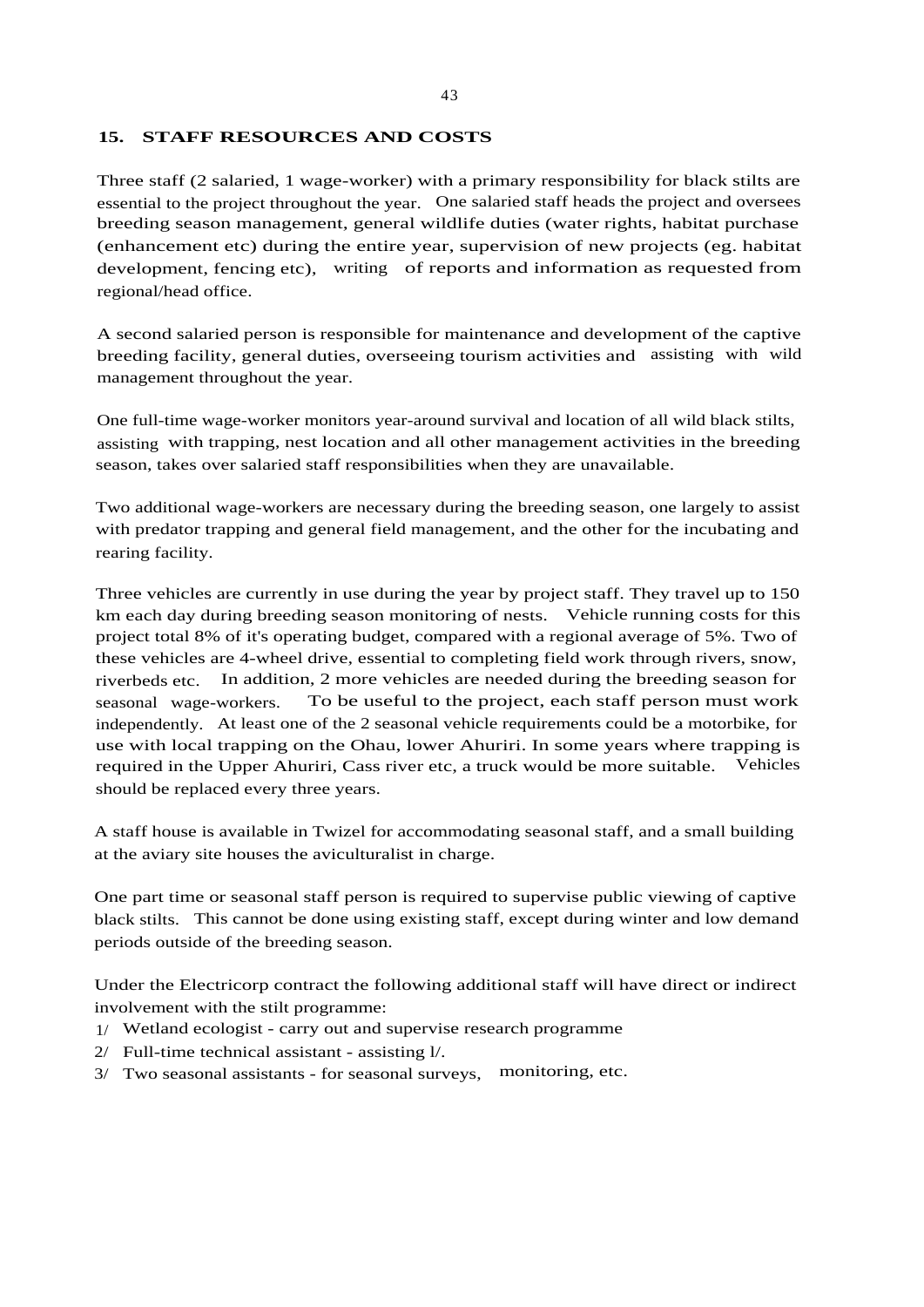#### **BUDGET - Capital and operating costs:**

The following budget provides estimates of annual costs. It excludes the costs of the two salaried positions and defines no sum for habitat purchase or protection. The availability of important habitats for black stilt cannot be estimated from year to year but is dependent on landowners and other agencies.

#### **Annual Costs:**

| Full-time wages:          | \$27,000-33,000 |
|---------------------------|-----------------|
| Seasonal part-time wages: | \$20,000        |
| <b>General Operating:</b> | \$40,000-50,000 |

Research: \$50,000-100,000

(Note: this plan identifies a number of research projects of varying priority (see comments under Critical Path). The operating costs of these depend on whether or not they are contracted to scientists outside the Department of Conservation. The sum outlined here would allow 2-3 full-time research programmes to be contracted out).

Captive breeding: Per 3-flight aviary suitable for holding breeding pairs and juveniles for release - as those at  $Twized:$  \$60,000 Per aviary to house a single breeding pair: \$25,000 (Future expansion of the captive breeding population may depend on the support of New Zealand's zoos and wildlife parks.)

#### **One-off Costs:**

| Replacement staff house at aviary site: | c\$200,000 |
|-----------------------------------------|------------|
| Landscaping at aviary/house site:       | \$10,000   |
| Sealing of road to aviary:              | \$12,000   |
| Survey of suitable islands:             | \$2,000    |

# **16. REFERENCES**

- Allen, G.M. 1991. 'Other animals as sources of TB infection.' In Proc. Symp. on TB. Foundation for Continuing Education, NZ Vet. Assoc. Palmerston North, April 1991.
- Bell, B.D. 1986. *The Conservation Status of New Zealand Wildlife.* N.Z. Wildlife Service, Department of Internal Affairs, Wellington, Occasional Publication No. 12, 1986.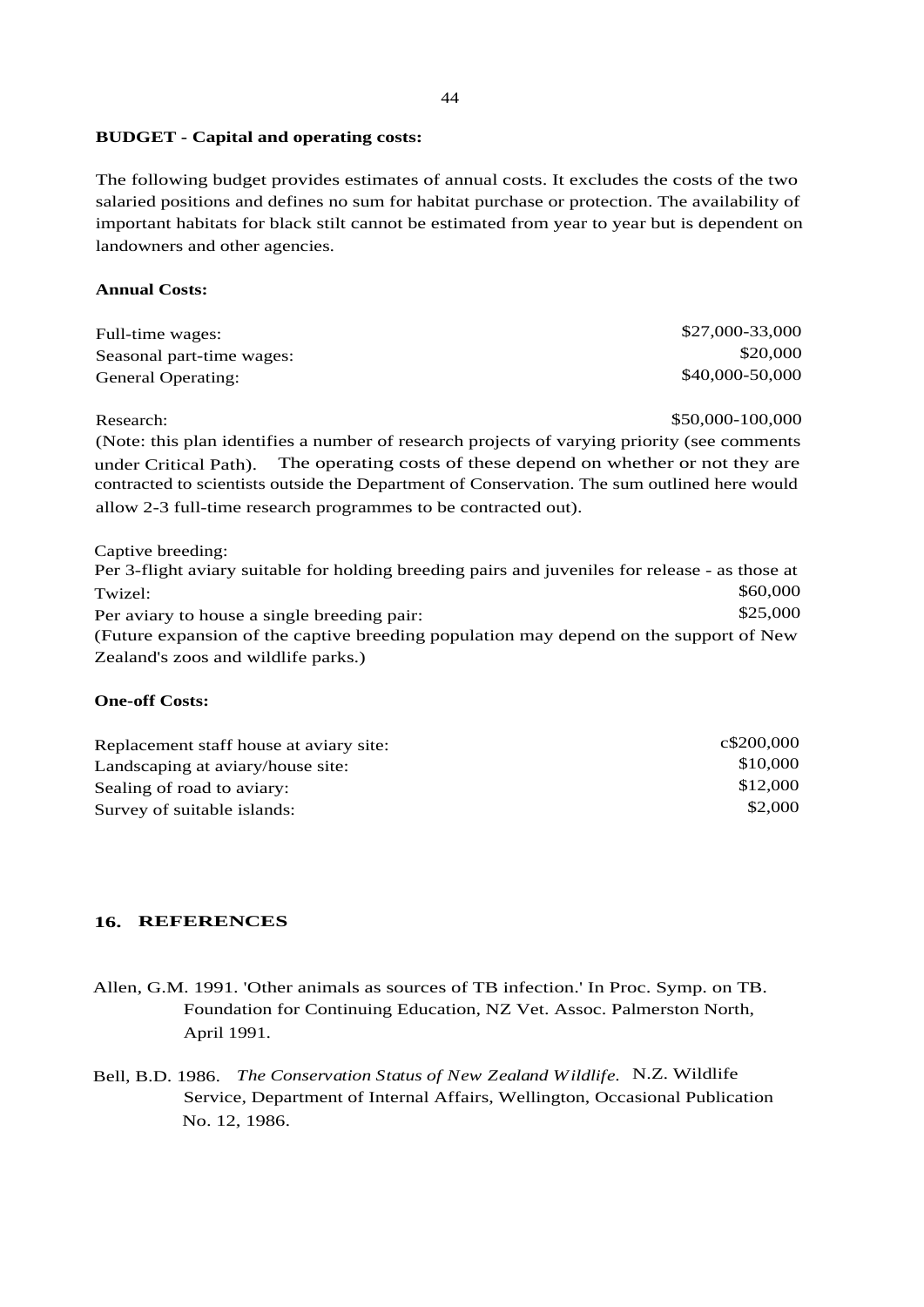Budgeon, L. 1977. Aspects of the biology of the black stilt *(Himantopus novaezealandiae)* in the upper Waitaki river basin. Thesis, B.Sc(Hons), Zoology, Univ. Canterbury.

Buller, W.L. 1873. *<sup>A</sup> history of the birds of New Zealand.* London, Van Voorst.

1875. On the genus *Himantopus* in New Zealand. *Trans. NZ Inst.* 7: 220-4.

1878. Further notes on the ornithology of New Zealand. *Trans. NZ Inst. 10:* 201-9.

1888. A history of the birds of New Zealand. 2nd ed. The Author, London. 1905.

Gould, J. 1837. *Himantopus leucocephalus. Proc. Zool. Soc. Lond* . 5:26.

1841. Description of a new species of *Himantopus* from New Zealand. *Proc. Zool. Soc. Lond.* 9:9.

- Green, B. 1987. Genetic variation and management of black stilts and pied stilts. MSc Zoology, Victoria Univ. Wellington.
- Hutton, F.W. 1871. *Catalogue of the birds of New Zealand with diagnoses of the species.* Wellington, James Hughes, Printer.
- McConkey, B.F. 1971. Bionomics of the pied stilt *(Himantopus himantopus leucocephalus)* in New Zealand, with special reference to breeding behaviour. Thesis, M.Sc Zoology, Massey Univ.
- Merton, J.M. 1977. Feeding habits of the black stilt, *Himantopus novaezealandiae,* in the upper Waitaki basin. Thesis, B.Sc(Hons), Univ. Canterbury.
- Murray, D.P. 1986a. Black stilt project 1985/86 breeding season. Unpubl. report to Director, N.Z. Wildlife Service, Wellington. File 25/4/11. 7 January.

1986b. Black stilt: Winter migration patterns and survival of fostered chicks. Unpubl. report to Director, NZ Wildlife Service, Wellington. File 25/4/11. 29 July.

1987. Black stilt project 1986/87 breeding season. Unpubl. report to the Director, N.Z. Wildlife Service, Wellington. File 25/4/11. 27 January.

1988. Black stilt project 1987/88 breeding season. Unpubl. report to the District Conservator, Department of Conservation, Waitaki district, 4 March, file 2/1/3/1.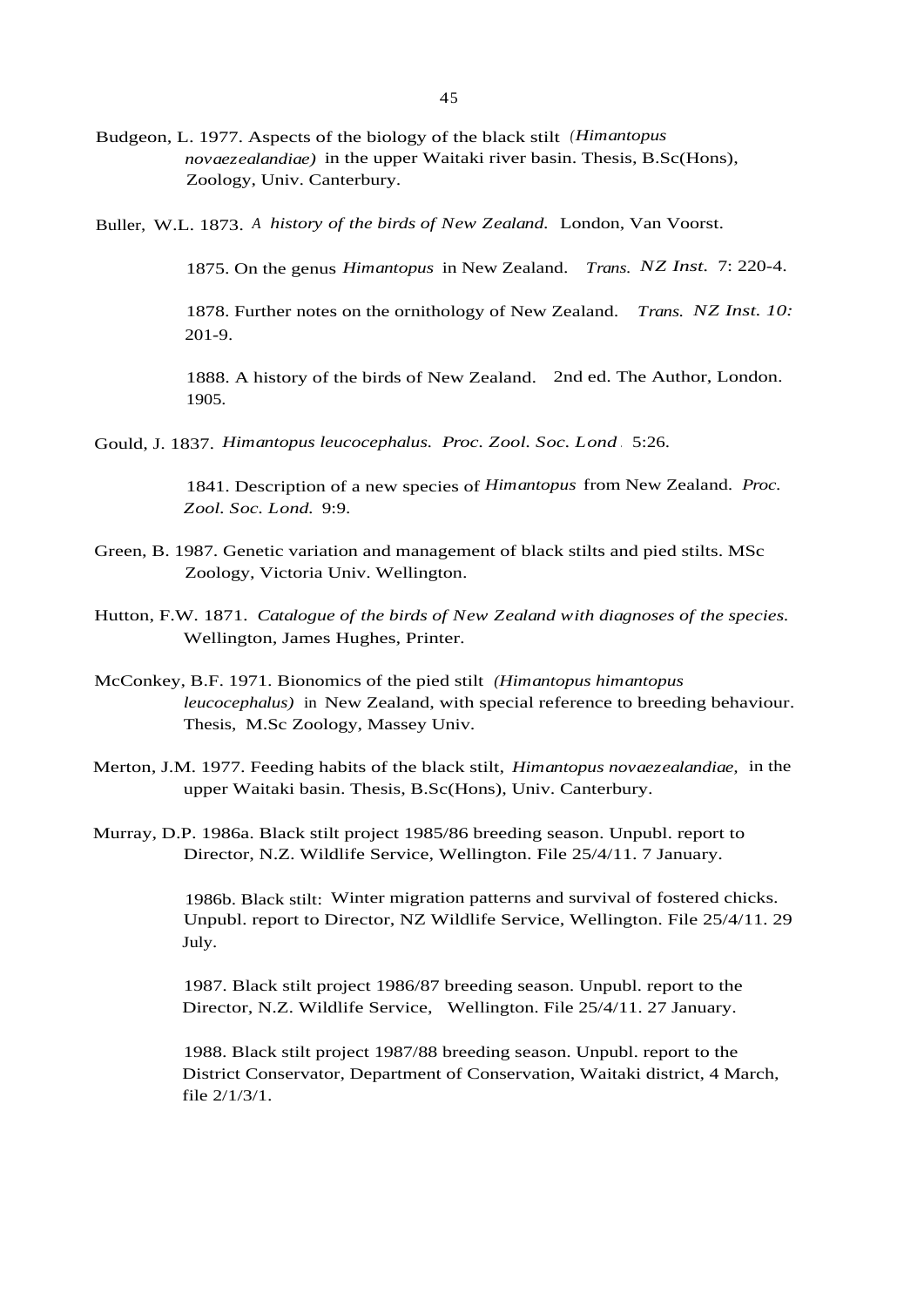1984. Black stilt project 1983/84 breeding season. Unpubl. report to Director, N.Z. Wildlife Service, Wellington. File 25/4/11. 25 May.

1985. Black stilt project 1984/85 breeding season. Unpubl. report to the Director, N. Z. Wildlife Service, Wellington. File 25/4/11. 11 March.

Oliver, W R B 1930. New Zealand birds. Wellington, Fine Arts (NZ) Ltd.

1955. New Zealand birds. 2nd edition, Wellington, Reed.

Pierce, R.J. 1982a. A good nesting season for black stilts at Lake Tekapo. *Forest and Bird* 14(2): 30-32.

> 1982b. A comparative ecological study of pied and black stilts in South Canterbury. Thesis, PhD. Univ. of Otago.

1984a. The changed distribution of stilts in New Zealand. *Notornis* 31: 7-18.

1984b. Plumage, morphology and hybridisation of New Zealand stilts (Himantopus spp.). *Notornis* 31:106-30.

1985. Feeding methods of stilts *(Himantopus* spp) *. NZJ. Zool.* 12(4): 467- 472.

1986a. Foraging responses of stilts *(Himantopus* spp. Aves) to changes in behaviour and abundance of their riverbed prey. *N Z J. Mar. & Fresh. Res.* 20(1): 17-28.

1986b. Differences in susceptibility to predation between pied and black stilts (*Himantopus* spp.). Auk 103: 273-80.

1987. Predators in the Mackenzie Basin: Their diet, population dynamics, and impact on birds in relation to the abundance and availability of their main prey (rabbits). Report to the Director of Research, NZ Wildlife Service, Wellington (draft).

Potts, T. H. 1872. On the birds of New Zealand, Part 3. *Trans. NZ. Inst.* 5: 171-205.

Reed, C E M 1986. The maintenance and reproductive behaviour of black stilts *(Himantopus novaezealandiae)* in captivity, and implications for the management of this rare species. MSc(Hons) thesis, Massey University.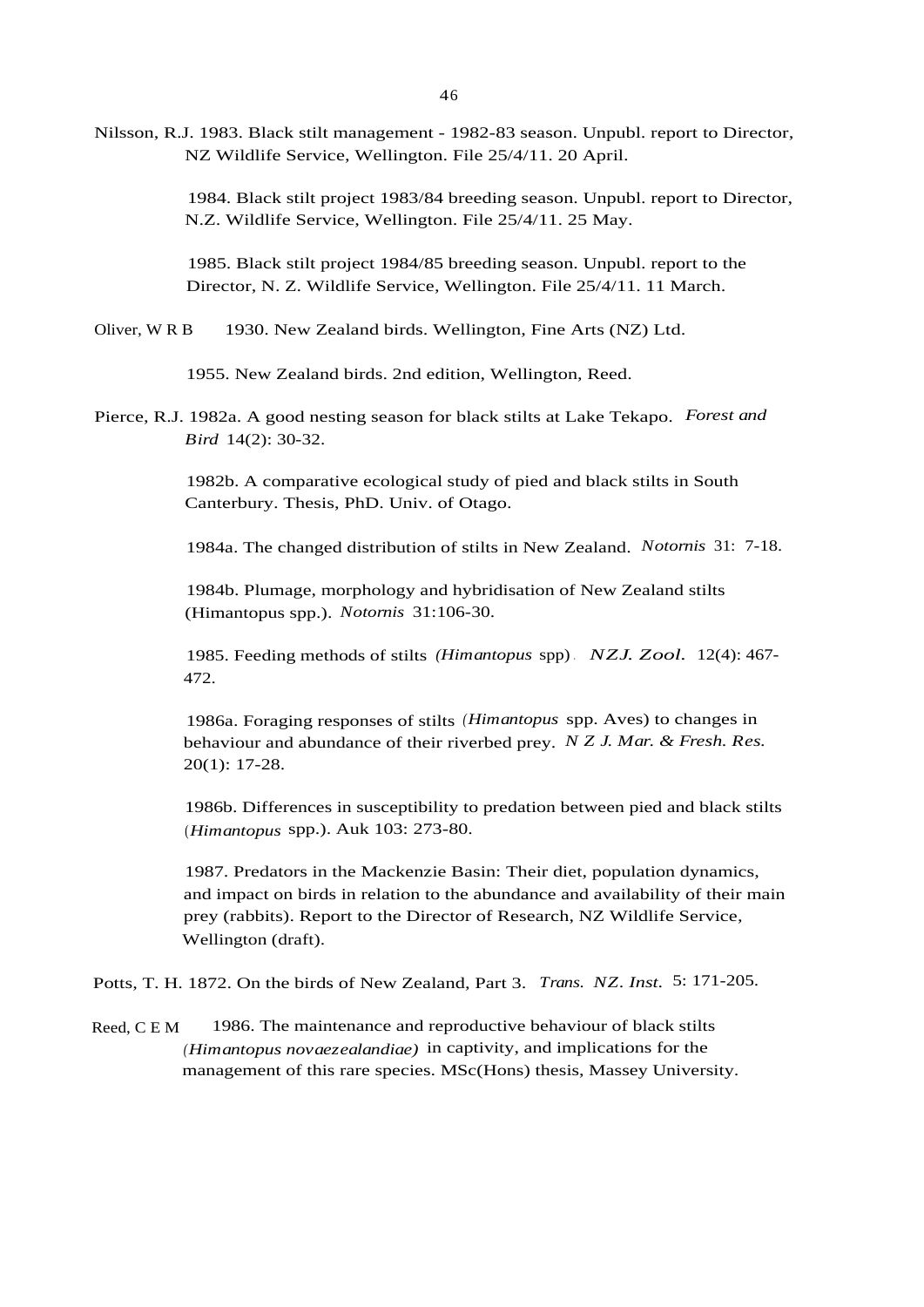- of wetland birds in the Ahuriri river catchment New Zealand. NZ. Wildlife Service. Occasional Publication No. 3, Wellington.
- Stead, E.F. 1932. *The life histories of New Zealand birds.* London, The Search Publishing Co.
- Street, M. 1979. The use of waste straw to promote the production of invertebrate foods for waterfowl in man-made wetlands. Pp 98-103 in *Managing wetlands and their birds:* proceedings of the 3rd Technical Meeting on Western Palearctic Migratory Bird Management. International Waterfowl Research Bureau. Slimbridge, Glos., UK.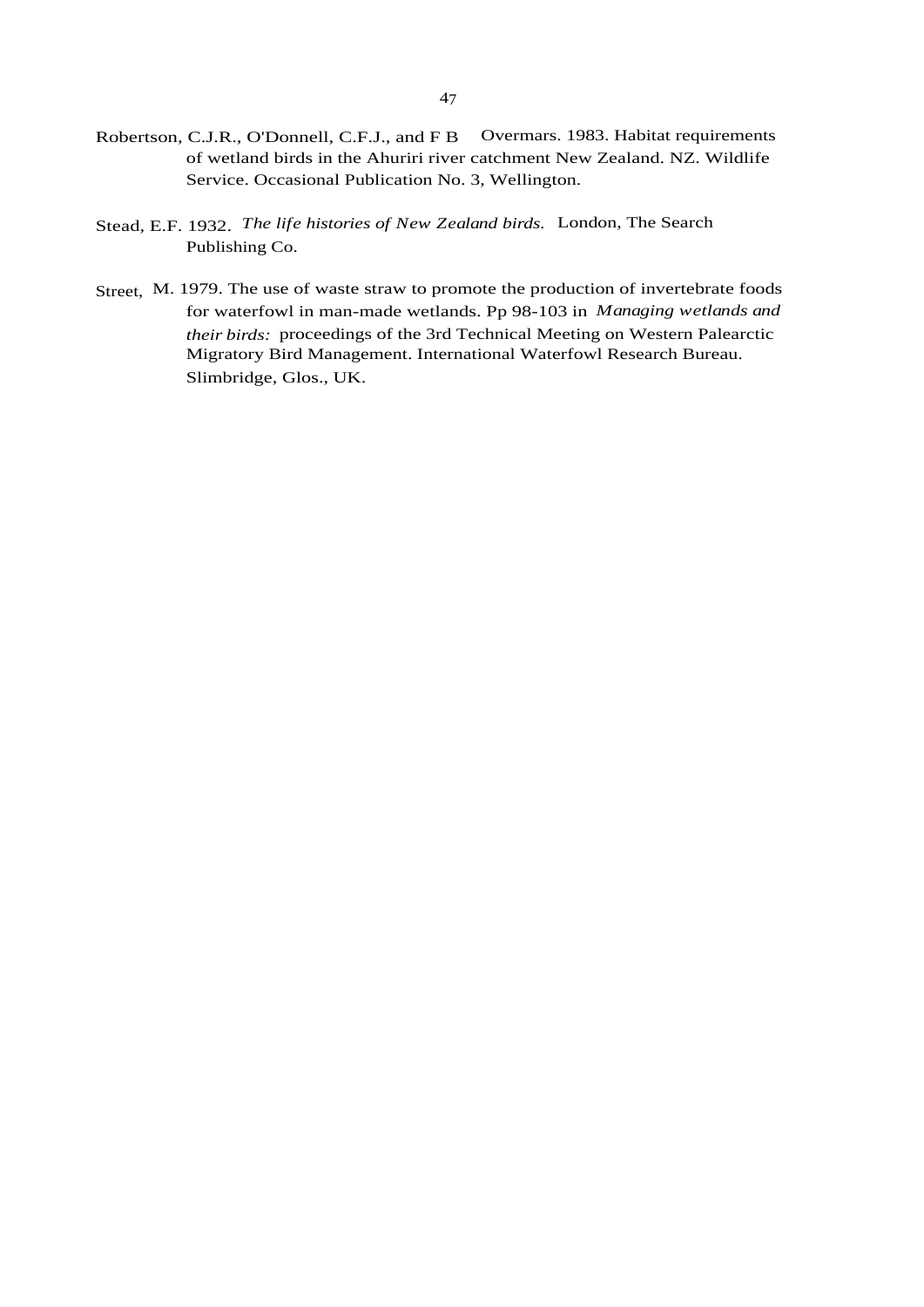# **APPENDIX ONE: PLUMAGES**

**Source: Pierce (1982b)**

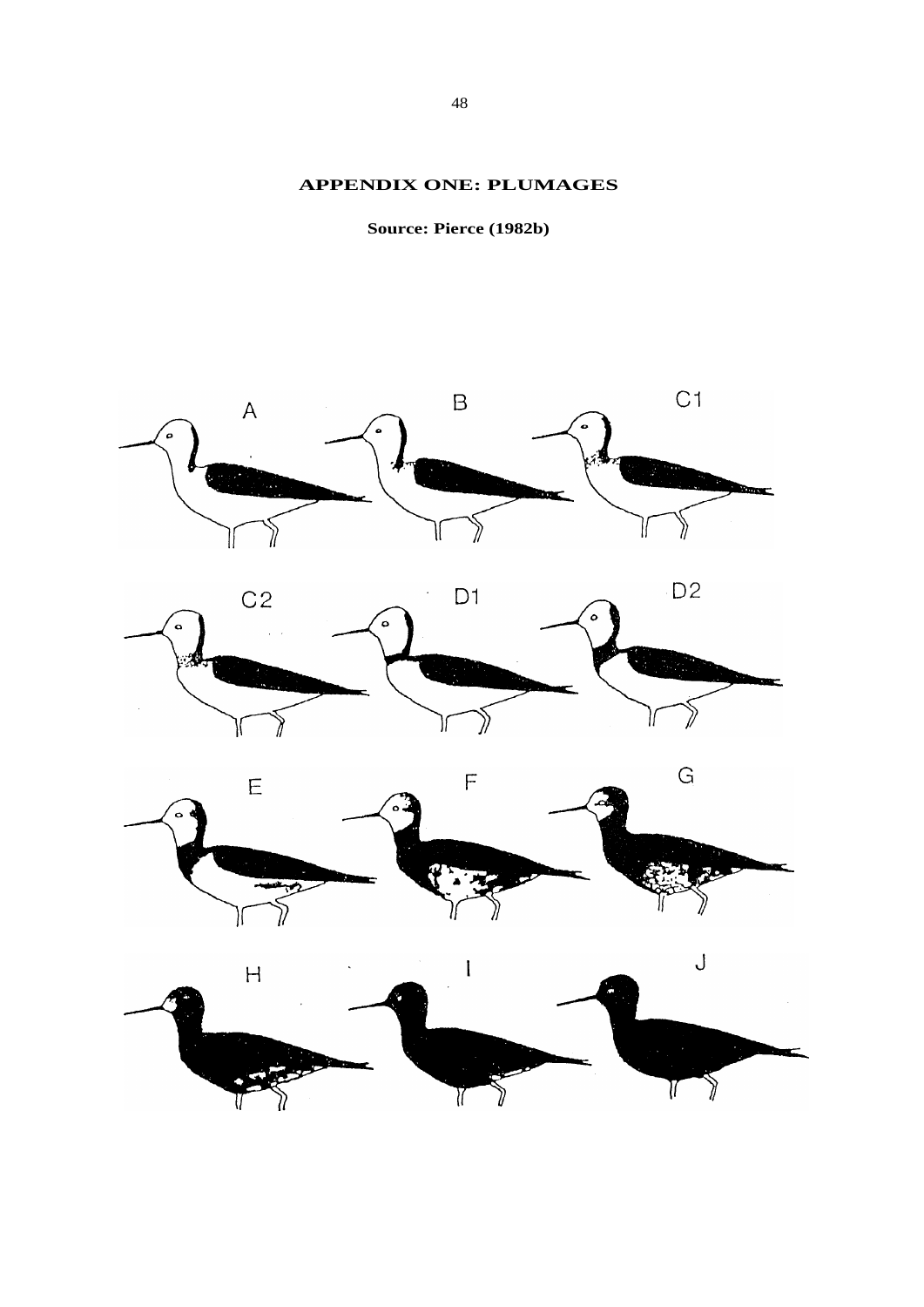# **APPENDIX TWO: BAND RECOVERIES**

# **TABLE 1: BAND RECOVERIES OUTSIDE THE MACKENZIE BASIN**

| <b>BAND</b>                  | <b>DATE BANDED</b>      | <b>PARENTS</b>         | <b>DATE RECOVERED</b> | <b>PLACE</b>           |
|------------------------------|-------------------------|------------------------|-----------------------|------------------------|
| $M-Y/W$ (node I)             | late 1982               | Pure? blacks           | 6.10.85<br>7.10.87    | Rangitata<br>Ashburton |
|                              |                         |                        | 25.04.88              | Kaipara                |
| $M-G/Y$ (node I)             | late 1982               | Pure? blacks           | 25.09.86              | Ellesmere              |
| sibling to M-Y/W             |                         |                        | 25.04.88              | Kaipara                |
| $M - Y$ (black)              | 07.04.84                | Node D x B             | 02.03.85              | Hawera                 |
| $R/G$ - (juvenile<br>black)  | 18.11.86                | Pure blacks            | 21.03.87              | L.Ellesmere            |
| $R/W$ - (juvenile<br>black)  | 18.11.86                | Sibling to<br>$R/G$ -  | 21.03.87              | L.Ellesmere            |
| $G - W$ (node I)             | 13.12.86                | Unknown                | 11.05.87              | Kawhia H.              |
|                              | as an adult             | 10.02.88               | Ashley R.             |                        |
|                              |                         |                        | 02.05.88              | Kawhia H.              |
|                              |                         |                        | 27.05.88              | Kawhia H.              |
|                              |                         |                        | 12.07.89              | Kawhia H.              |
|                              |                         |                        | 06.05.90              | Kawhia H.              |
| $W/B - W$ (black)            | 07.10.87<br>as an adult | Unknown                | 10.06.88              | Wainono                |
| $W/G - W$ (juv               | 05.11.87                | Black x G-W            | 10.02.88              | Ashley R.              |
| black)                       |                         |                        | 27.05.88              | Kawhia H.              |
|                              |                         |                        | 09.05.89              | Kawhia H.              |
| $W/Y$ - W (juv<br>black)     | 05.11.87                | Black x G-W            | 10.02.88              | Ashley R.              |
| $Y/R$ - W node H             | 08.12.87<br>as an adult | Unknown                | 27.05.88              | Kawhia H.              |
| $Y/G$ - W node I             | 26.11.87                | Unknown                | 27.05.88              | Kawhia H.              |
| $R/B - W$ (juv)              |                         | $G-W$ x $M\text{-}B/W$ | 12.07.89              | Kawhia H.              |
| $Y/R - R$ (juv)              |                         | $G-W X M-B/W$          | 06.05.90              | Kawhia H.              |
| $Y/G - R$ (juv)              |                         | $G-W X M-B/W$          | 06.05.90              | Kawhia H.              |
| $R/R$ - W (node I) $\bullet$ |                         | Unknown                | 19.07.90              | Tauranga               |
| $W/W - G$                    | 09.11.90                | Unknown                | 07.05.91              | Kaipara H.             |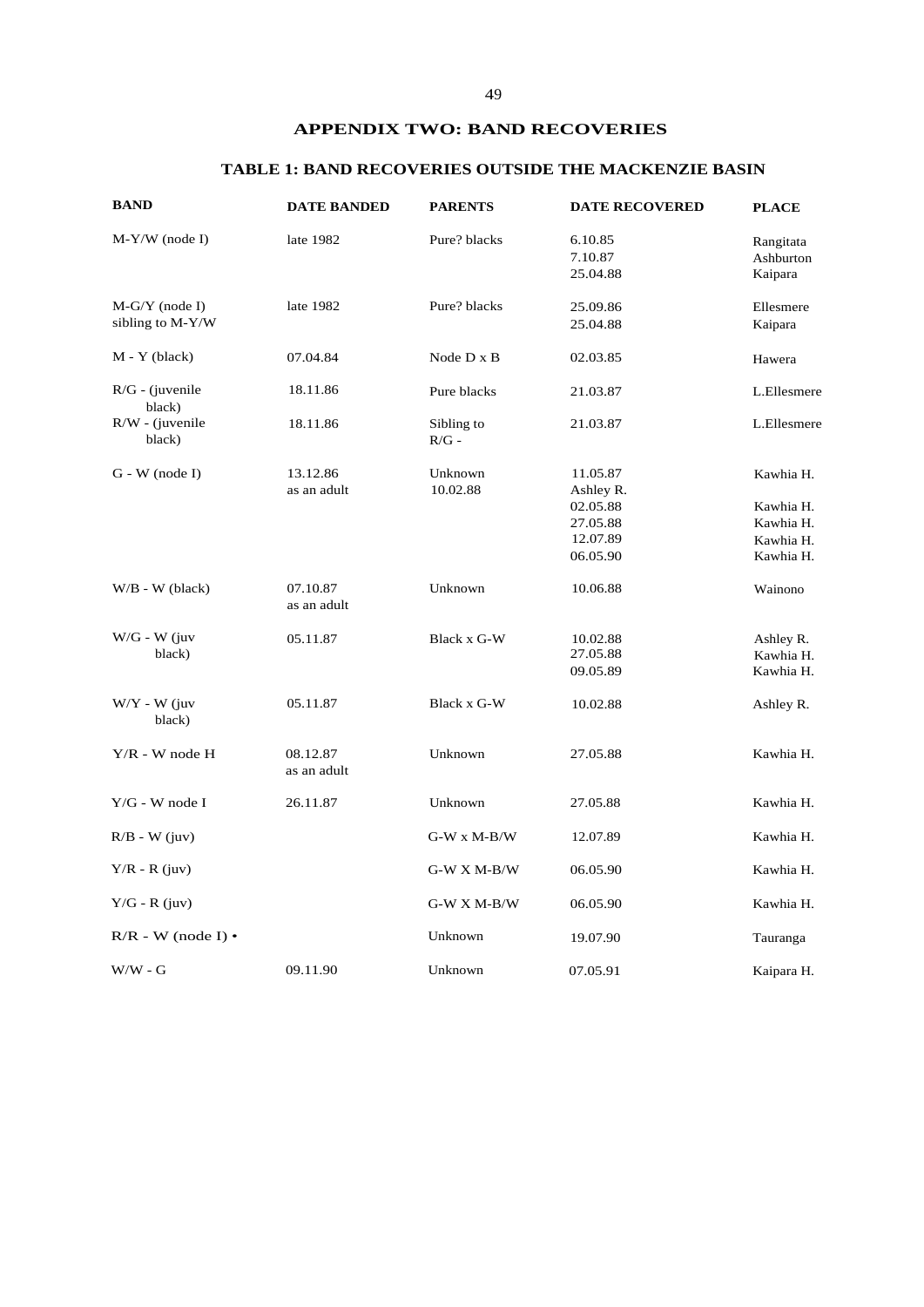# **TABLE 2: BAND RECOVERIES (to April 1992) FOR BLACK STILTS FLEDGED IN THE MACKENZIE BASIN, 1981-1987 ACCORDING TO TYPE OF PARENT FOSTERED TO.**

| <b>SURVIVAL</b>                         | PARENT TYPE                |                          |  |  |  |
|-----------------------------------------|----------------------------|--------------------------|--|--|--|
|                                         | Black x Black <sup>a</sup> | Hybrid Pair <sup>b</sup> |  |  |  |
| $<$ 1 year                              | 17                         | 17                       |  |  |  |
| $1-2$ years                             | 10                         | $\overline{2}$           |  |  |  |
| 2-3 years                               | 0                          |                          |  |  |  |
| 3-4 years                               | 2                          | 0                        |  |  |  |
| 4-5 years                               | 8                          | 0                        |  |  |  |
| $> 5$ years                             | 13                         |                          |  |  |  |
| Total no. of chicks                     | 50                         | 21                       |  |  |  |
| No. re-sighted <sup>c</sup>             | 33                         | 4                        |  |  |  |
| No. recruited to<br>breeding population | 5                          |                          |  |  |  |

a - Includes 1 non-migratory 'black x dark hybrid' pair

b - Black x pied, pied x pied, hybrid x pied, hybrid x hybrid, black x hybrid

c - Significantly more juveniles reared by 'black x black' pairs were re-sighted than those reared by hybrid pairs (Chi-square = 13.064, df = 1,  $p < 0.01$ .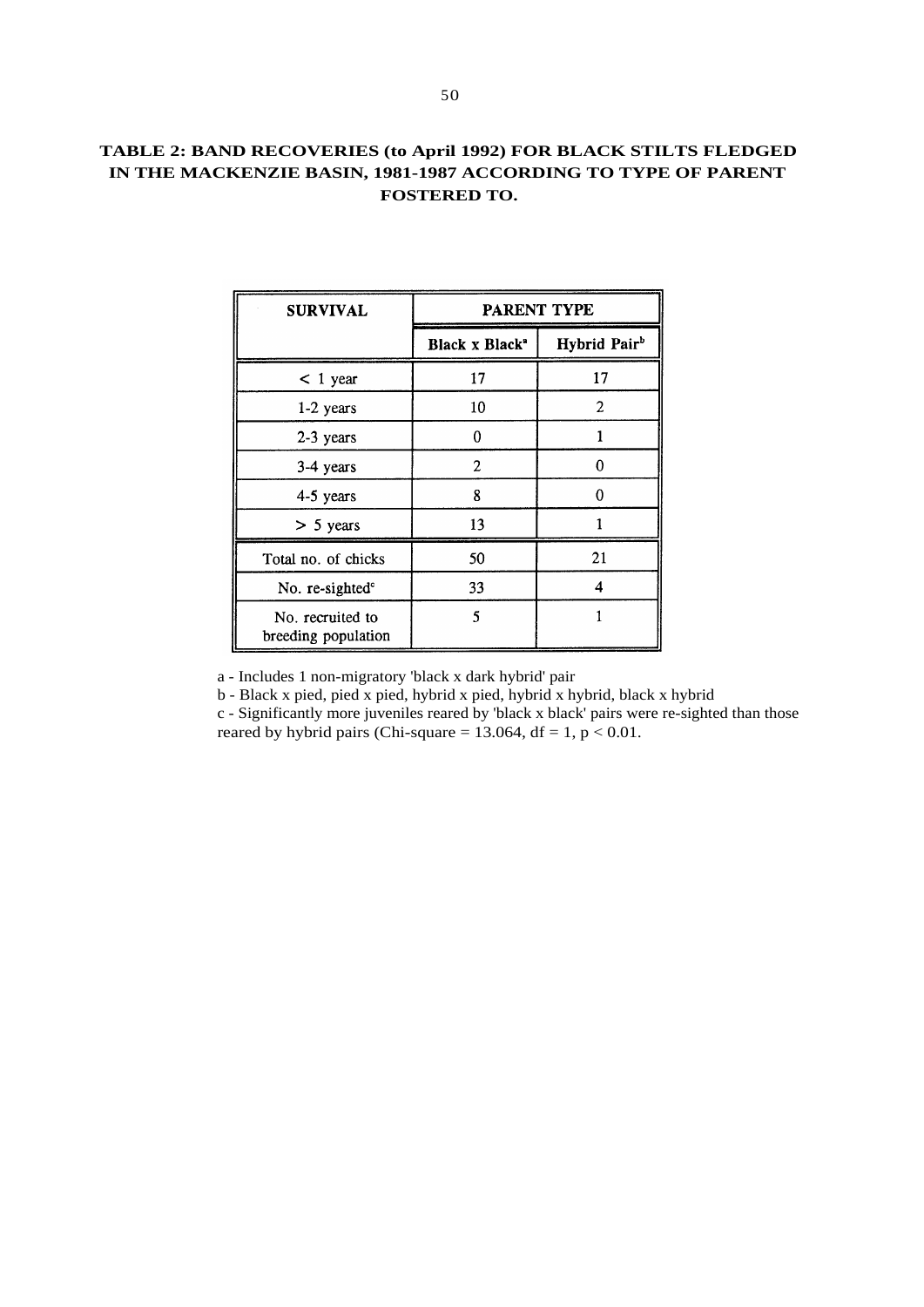**APPENDIX THREE: BREEDING RESULTS.**

**NOTE:** The increasingly complex interchanges of eggs and birds between the wild and captive populations mean that comparable data is only available for seasons from 1982 to 1990. For more recent data refer to section 4 or contact the authors at Twizel Field Centre.

# **TABLE 1: BREEDING RESULTS 1982 TO 1990 MANAGED NESTS ONLY**

| <b>EGG PRODUCTION</b>                                                   | 82/83            | 83/84        | 84/85          | 85/86          | 86/87            | 87/88            | 88/89            | 89/90            |
|-------------------------------------------------------------------------|------------------|--------------|----------------|----------------|------------------|------------------|------------------|------------------|
| No.eggs from<br>Mackenzie Basin                                         | 94               | 53           | 52             | 65             | 39               | 50               | 59               | 63               |
| No.eggs from<br>captivity                                               | $\boldsymbol{0}$ | 11           | 13             | 9              | 6                | $\boldsymbol{0}$ | $\mathfrak{Z}$   | $\boldsymbol{0}$ |
| Total no.eggs<br>artificially incubated                                 | 70               | 56           | 57             | 73             | 45               | 47               | 60               | 63               |
| No.eggs left<br>in the wild                                             | 24               | $\,8\,$      | $\,8\,$        | $\mathbf{1}$   | $\boldsymbol{0}$ | $\mathfrak{Z}$   | $\sqrt{2}$       | $\boldsymbol{0}$ |
| No.eggs from<br>predator exclosures                                     | 12               | $\, 8$       | $\overline{4}$ | $\, 8$         | $\boldsymbol{0}$ | $\boldsymbol{0}$ | $\boldsymbol{0}$ | $\boldsymbol{0}$ |
| Total egg<br>production                                                 | 94               | 64           | 65             | 74             | 45               | 50               | 62               | 63               |
| Number of eggs<br>hatched                                               | --               | 47           | 56             | 46             | 37               | 37               | 33               | 53               |
| Hatching success<br>of incubated eggs                                   | 51               | 77           | 84             | 63             | 82               | 79               | 53               | 84               |
| Fertility of<br>eggs incubated %                                        | 91               | 88           | 93             | 93             | 87               | 91               | 85               | 92               |
| No. of breeding<br>pairs managed                                        | --               | 11           | 11             | 12             | 9                | 10               | 10               | 13               |
| Number of pairs<br>un-managed (found<br>later in season<br>with chicks) |                  | $\mathbf{0}$ | $\overline{0}$ | $\overline{0}$ | 1                | $\overline{1}$   | $\overline{2}$   | 1                |
| Total number of<br>breeding pairs                                       | --               | 11           | 11             | 12             | 10               | 11               | 12               | 14               |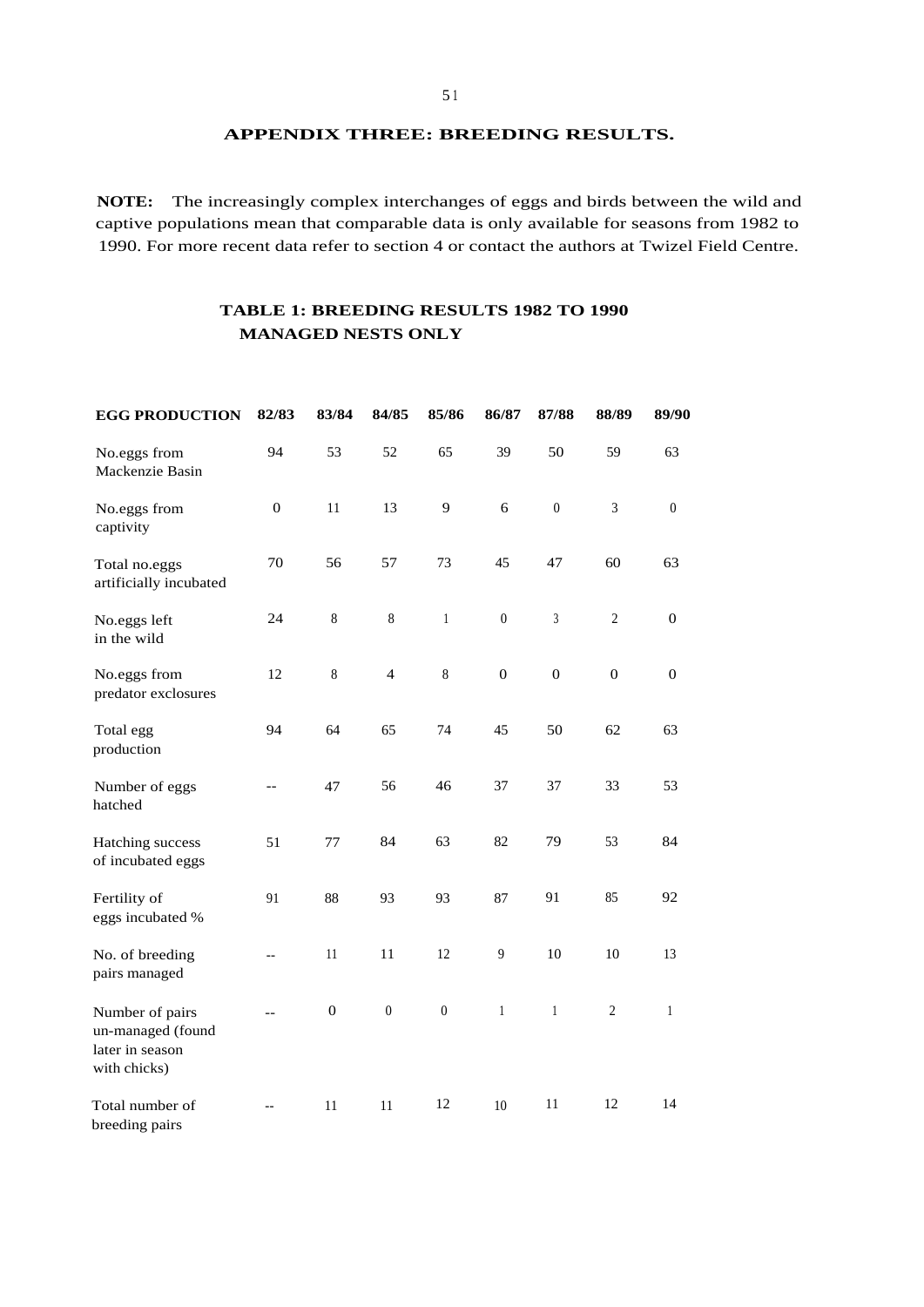# **TABLE 1 (Copt.)**

| <b>LOSS OF EGGS</b>          | 82/83        | 83/84            | 84/85            | 85/86            | 86/87            | 87/88            | 88/89            | 89/90            |
|------------------------------|--------------|------------------|------------------|------------------|------------------|------------------|------------------|------------------|
| Infertile                    | 6            | $\overline{7}$   | $\overline{4}$   | 5                | 6                | $\overline{4}$   | 9                | 5                |
| Predated                     | 12           | $\overline{4}$   | $\boldsymbol{0}$ | $\mathbf{1}$     | $\boldsymbol{0}$ | 3                | $\mathbf{1}$     | $\boldsymbol{0}$ |
| Embryo died in<br>incubation |              |                  |                  | 16               | $\overline{0}$   | $\overline{4}$   | 13               | 4                |
| Embryo died in<br>hatching   |              | $\overline{2}$   | $\mathfrak{2}$   | 6                | $\theta$         | $\mathfrak{2}$   | 5                | 1                |
| Lost to human<br>error       | 10           | $\overline{4}$   | $\mathbf{0}$     | $\boldsymbol{0}$ | $2+$             | $\mathbf{0}$     | $\boldsymbol{0}$ | $\theta$         |
| Lost in blizzard             | 16           | $\overline{0}$   | $\mathbf{0}$     | $\boldsymbol{0}$ | $\boldsymbol{0}$ | $\boldsymbol{0}$ | $\boldsymbol{0}$ | $\mathbf{0}$     |
| Unknown causes               | 9            | $\overline{0}$   | 3                | $\boldsymbol{0}$ | $\overline{0}$   | $\mathbf{0}$     | $\mathbf{0}$     | $\boldsymbol{0}$ |
| Broken in nest               | $\mathbf{0}$ | $\boldsymbol{0}$ | $\boldsymbol{0}$ | $\overline{0}$   | $\overline{0}$   | $\overline{0}$   | 1                | $\boldsymbol{0}$ |
| <b>TOTAL EGG LOSS</b>        | 53           | 17               | 9                | 28               | $8\,$            | 13               | 29               | 10               |

+ one egg broken by incubator turning mechanism

| <b>CHICK</b><br><b>PRODUCTION</b>                   | 82/83          | 83/84        | 84/85               | 85/86                 | 86/87                          | 87/88                            | 88/89                            | 89/90                        |
|-----------------------------------------------------|----------------|--------------|---------------------|-----------------------|--------------------------------|----------------------------------|----------------------------------|------------------------------|
| No. chicks<br>produced from<br>managed nests        | 37             | 47           | 56                  | 46                    | 38                             | 37                               | 33                               | 40                           |
| No. chicks<br>fledged from<br>managed nests         | 18             | 27           | 15                  | 21                    | 16                             | 13                               | 10                               | 10                           |
| No. chicks<br>fledged from<br>un-managed nests      | $\overline{0}$ | $\mathbf{0}$ | $\overline{0}$      | $\boldsymbol{0}$      | $1*$                           | $1*$                             | $3 *$                            | $\overline{2}$               |
| No. chicks<br>captive reared                        |                |              |                     |                       | 3#                             | 3#                               | 1#                               | $16***$                      |
| No. fledged and<br>reared by blacks (managed nests) | 6              | 9            | $\,8\,$             | 17                    | 15                             | 11                               | 8                                | 10                           |
| No. fledged chicks reared by foster parents         |                |              |                     |                       |                                |                                  |                                  |                              |
| (1 being black)<br>(neither black)                  | 3              | 7<br>12      | 5<br>$\overline{2}$ | 3<br>$\boldsymbol{0}$ | $\mathbf{1}$<br>$\overline{0}$ | $\overline{2}$<br>$\overline{0}$ | $\overline{2}$<br>$\overline{0}$ | $\boldsymbol{0}$<br>$\theta$ |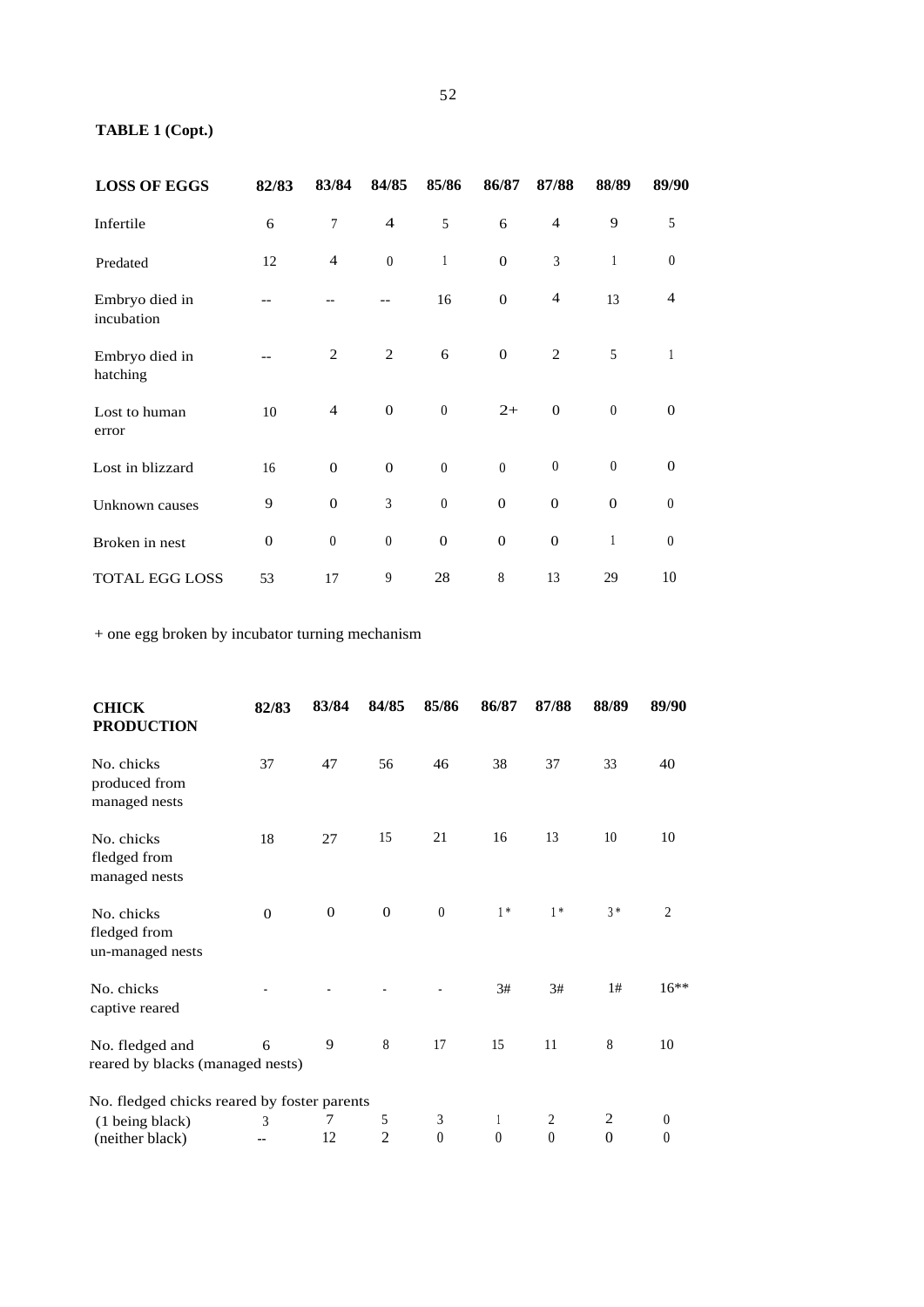#### **TABLE 1 (Cont)**

| No. fledged and<br>colour banded                      | 10<br>(managed nests) | 18 | 11 | 12 | 13 | 10 | 10 | 10 |
|-------------------------------------------------------|-----------------------|----|----|----|----|----|----|----|
| % fledged chicks<br>to eggs (managed nests)           | 20                    | 42 | 23 | 28 | 40 | 26 | 16 | 32 |
| % chicks fledged<br>to chicks hatched (managed nests) | 41                    | 57 | 27 | 46 | 43 | 35 | 30 | 25 |

\* 1988/89 3 fledglings produced from un-managed nests. All were reared by 2 black parents. One of the 3 was colour banded. Total fledglings in the wild 1988/89 = 13, 11 of which were banded.

\* 1987/88 <sup>1</sup> fledgling was located with an unknown pair at Ben Avon ponds, winter census 1988. Total fledglings in wild for  $87/88 = 14$ .

# 1988/89 juvenile reared Twizel aviary, released into the wild.

# 1987/88 1 juvenile reared Twizel aviary, 2 reared NWC, all released

# 1986/87 3 juveniles reared NWC, all released

\*\* 10 hand-reared, 6 parent-reared

| <b>LOSS OF CHICKS</b>   | 82/83            | 83/84            | 84/85        | 85/86            | 86/87            | 87/88            | 88/89            | 89/90            |
|-------------------------|------------------|------------------|--------------|------------------|------------------|------------------|------------------|------------------|
| Probable<br>predation   | 13               | $\boldsymbol{7}$ | 3            | $\mathbf{0}$     | 17               | 9                | 1                | 27               |
| Snow/rain               | $\overline{2}$   | $\boldsymbol{0}$ | $\mathbf{1}$ | $\boldsymbol{0}$ | $\theta$         | $\mathbf{1}$     | $\boldsymbol{0}$ | $\boldsymbol{0}$ |
| Floods                  | $\overline{2}$   | $\mathbf{1}$     | 15           | $\boldsymbol{0}$ | $\boldsymbol{0}$ | 13               | $\boldsymbol{0}$ | 3                |
| During travel           | $\overline{0}$   | $\boldsymbol{0}$ | 6            | $\boldsymbol{0}$ | 1                | $\boldsymbol{0}$ | $\boldsymbol{0}$ | $\mathbf 0$      |
| Unknown causes          | $\overline{2}$   | 12               | 16           | 25               | $\overline{4}$   |                  | 21               | $\boldsymbol{0}$ |
| Incubator turner        | $\boldsymbol{0}$ | $\boldsymbol{0}$ | $\mathbf{0}$ | $\overline{0}$   | $\overline{0}$   | $\mathbf{0}$     |                  | $\boldsymbol{0}$ |
| <b>TOTAL CHICK LOSS</b> | 19               | 20               | 41           | 25               | 22               | 24               | 23               | 30               |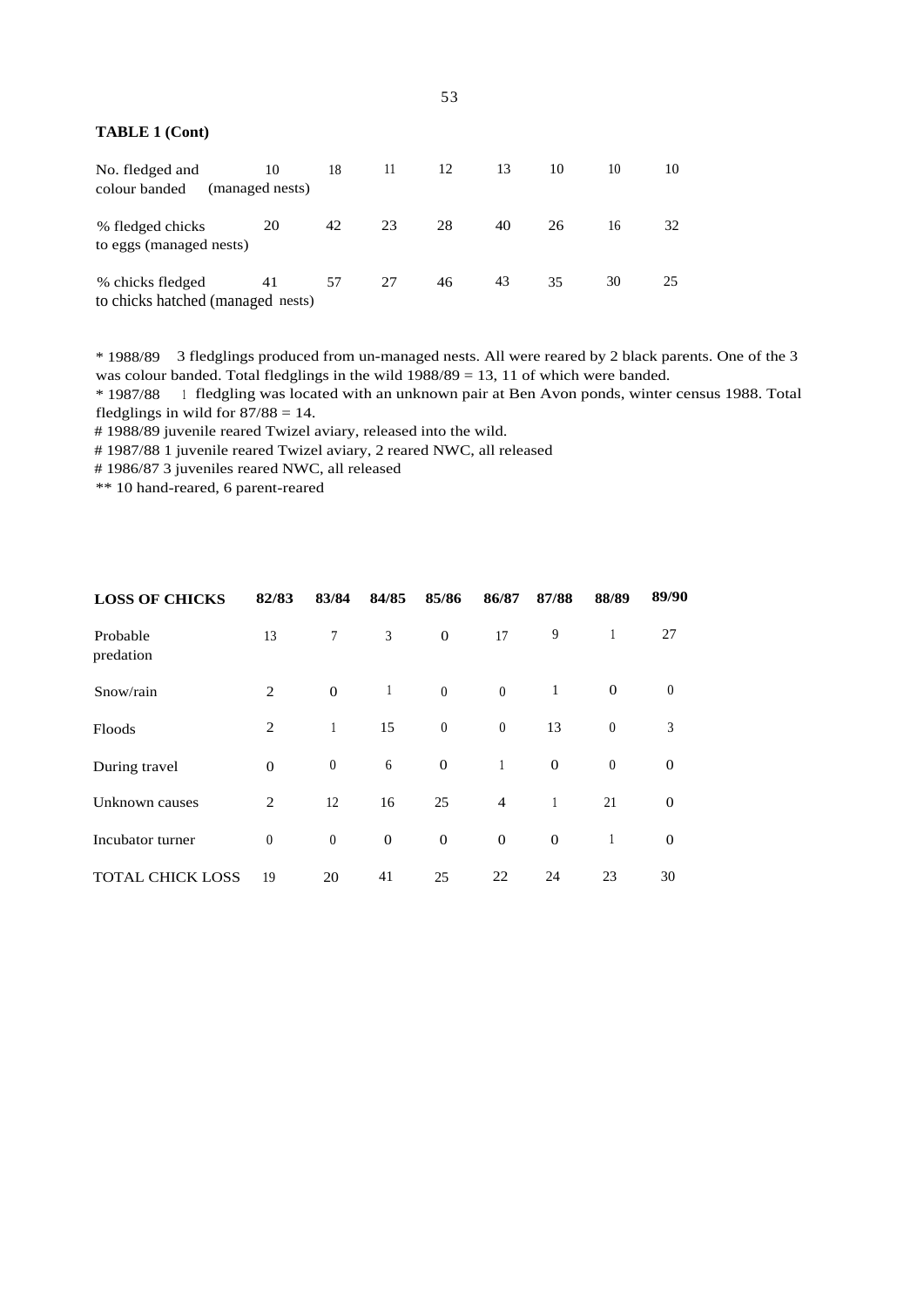| I<br>۰.<br>٠<br>× | . . |
|-------------------|-----|
|                   |     |

#### **TABLE 2: BAND RECOVERIES OF COLOUR BANDED BLACK STILTS**

| <b>BREEDING</b><br><b>SEASON</b> | 81/82            |                          |                |                  |              | 82/83 83/84 84/85 85/86 86/87 87/88 88/89 89/90 |                |                 |     |
|----------------------------------|------------------|--------------------------|----------------|------------------|--------------|-------------------------------------------------|----------------|-----------------|-----|
| No. juveniles<br>fledged         | 13               | 18                       | 27             | 15               | 23           | 17                                              | 13             | 13              | 12  |
| No. banded                       | 6                | 10                       | 20             | 11               | 12           | 13                                              | 10             | 11              | 10  |
| No. alive at<br>6 months         | 3                | $\overline{4}$           | 6              | $\boldsymbol{0}$ | 11           | $10(*5)$                                        | $5(*)$         | 6               | 8   |
| No. alive at<br>12 months        | 3                | $\overline{4}$           | $6(*)$         | $\mathbf{0}$     | 10           | 9                                               | $\overline{4}$ | 6               | n/a |
| No. alive at<br>18 months        | $2(*)2)$         | $\overline{\mathcal{A}}$ | 3              | $\boldsymbol{0}$ | 10           | 8                                               | $\overline{4}$ | 6               | n/a |
| No. alive at<br>24 months        | $2(*)2)$         | $4(*3)$                  | $\overline{2}$ | $1(*4)$          | 9            | $7\phantom{.0}$                                 | $\overline{4}$ | n/a             | n/a |
| No. recruited                    | $\boldsymbol{0}$ | $\overline{2}$           | $\mathbf{1}$   | $\boldsymbol{0}$ | $\mathbf{1}$ | $\boldsymbol{0}$                                |                | (Not yet known) |     |

\* 1 one not observed between banding and 2/3/85 (Hawea), not seen again one not observed between banding and 26/8/85 (Lake Poaka) two not observed between banding and 23/4/85 (Swan lagoon) one observed Spring/Summer 1985/86 only (Mackenzie Basin)

\*2 one observed Spring 1982, 1983, 1984. Not known whether it spent winter in the Mackenzie Basin.

\*3 one not observed between banding and 6/10/85 (Rangitata river) one not observed between banding and 26/10/84 (Ohau tarns)

\*4 one not observed between banding and 25/9/86 (Lake Ellesmere)

\*5 excluding one released from captivity Oct 87, alive March 89 aged 27 months

\*6 excluding two released from captivity Oct 88, alive March 89 aged 15 months